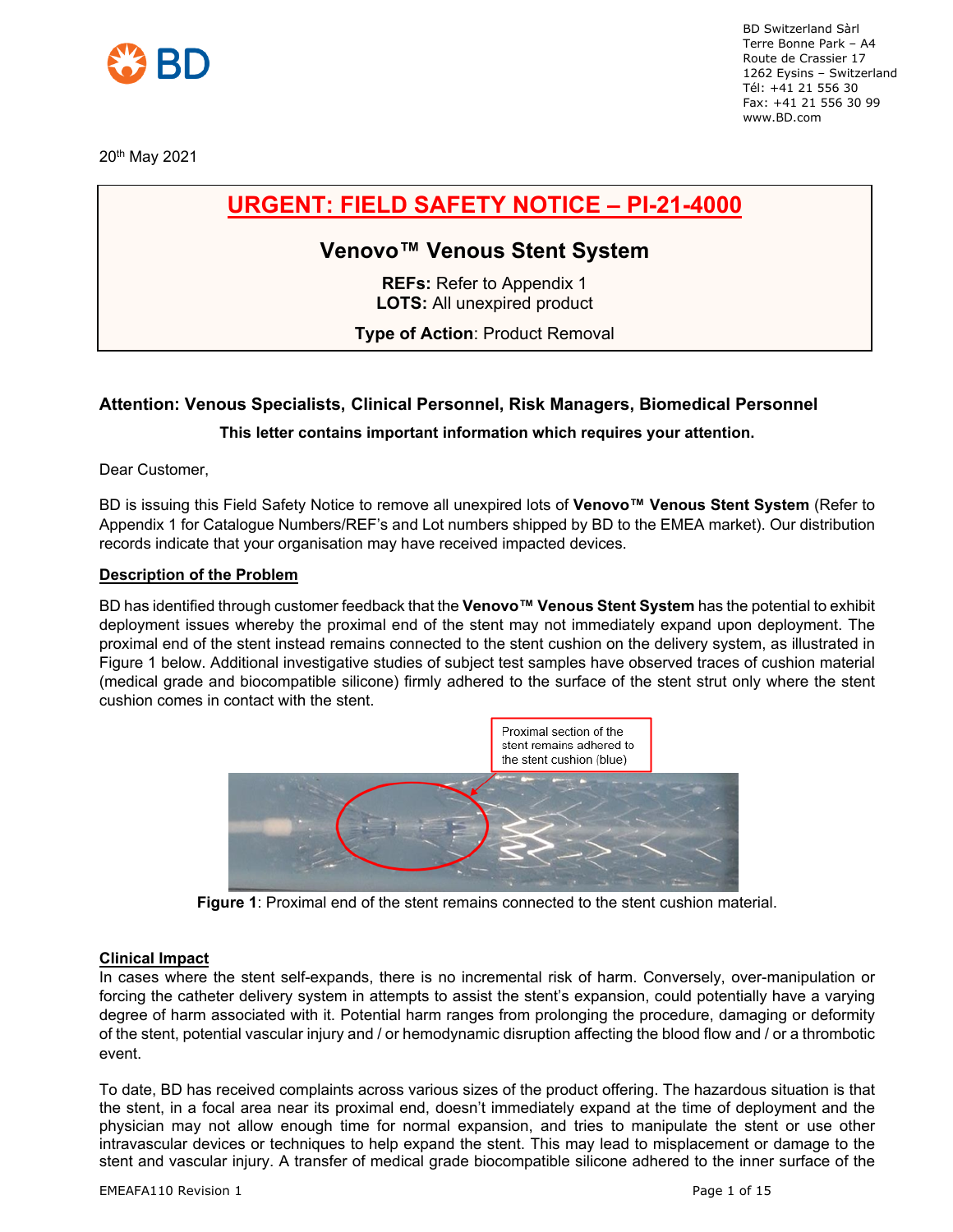

stent, if significant in size and detached, could lead to inflammatory responses or blockage/obstruction of the vasculature.

If the product has already been safely used, no patient follow-up activities are required. Please report any adverse health consequences experienced with the use of this product to BD if not already done so.

#### **Corrective Actions by BD**

BD has ceased manufacturing the product under scope of this Field Safety Notice and is conducting a detailed investigation into the root cause of the issue.

#### **Advice on actions to be taken by the user**

- 1. Please cease use of the **Venovo™ Venous Stent System.**
- 2. Identify, quarantine and destroy all lots of **Venovo™ Venous Stent System** (Refer to Attachment 1 for the Catalogue Numbers (REF) and Lot numbers)
	- a. *All lots with an expiry date post April 2021* are in scope of this Product Removal (please refer to Appendix 2 to identify the expiry date on the product label)
- 3. Circulate this Field Safety Notice to all those within your organisation that may use the **Venovo™ Venous Stent System**.
- 4. If you have further distributed the product, please identify those users, and notify them at once of this Field Safety Notice.
- 5. Return the completed Customer Acknowledgment (Reply) Form on page 3 to <<**email>> as soon as possible or no later than June 30th, 2021**.
	- a. NOTE: If you no longer use the product, it is still important that you return the Customer Response Form for our reconciliation purposes.
	- b. NOTE: BD will issue credit for all customers affected by the recall following receipt of the completed Customer Response Form.

Should you have any questions or experience any issues associated with the product or issue described in this Field Safety Notice, please contact your local BD representative.

We confirm that the appropriate regulatory agencies have been informed of these actions.

BD is committed to ensuring that safe and effective product is available to customers and this Field Safety Notice is taken with due consideration of this commitment.

Thank you for your attention and cooperation.

Yours sincerely,

Lorna Darrock Senior Manager, Post-Market Quality EMEA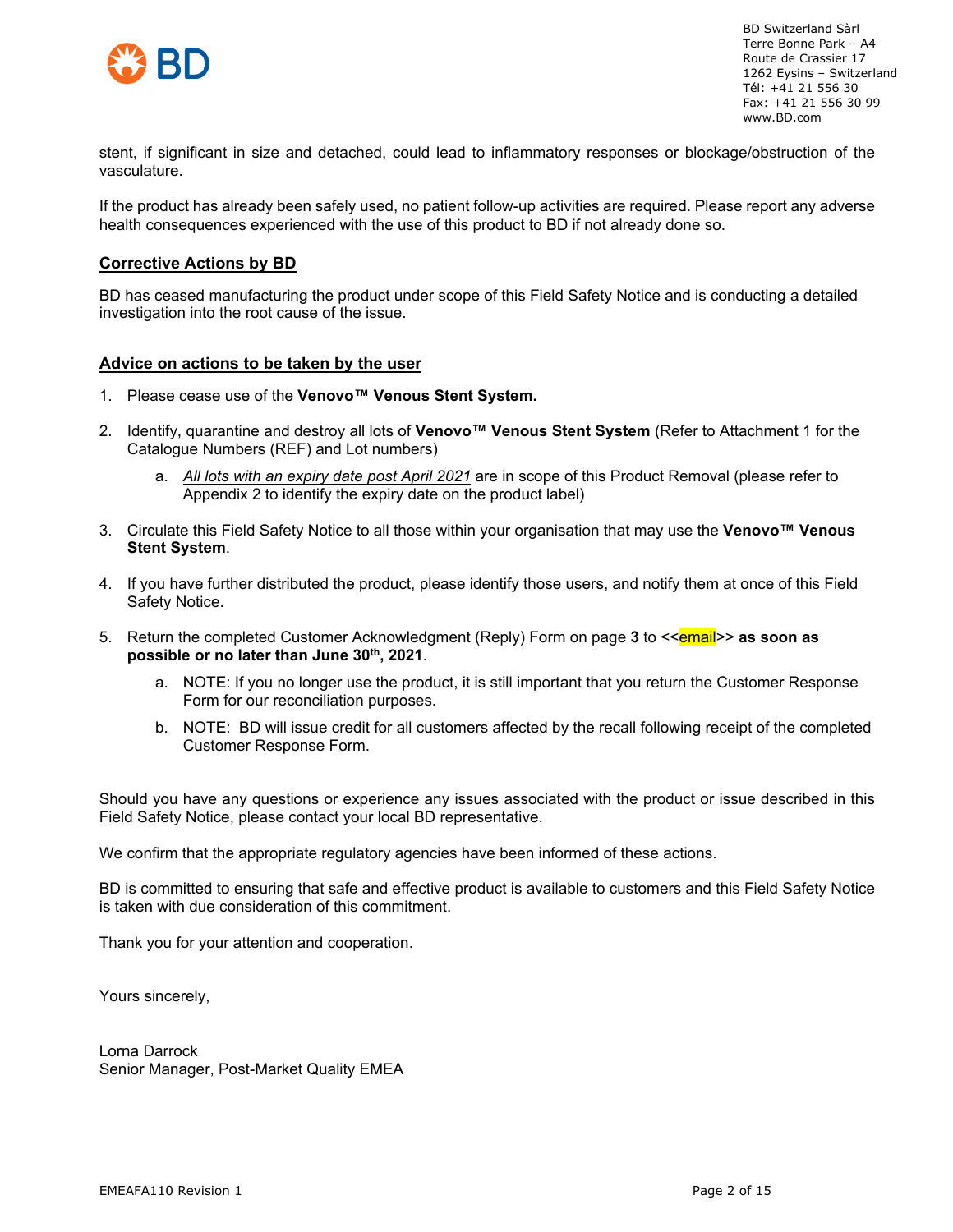

#### *\_\_\_\_\_\_\_\_\_\_\_\_\_\_\_\_\_\_\_\_\_\_\_\_\_\_\_\_\_\_\_\_\_\_\_\_\_\_\_\_\_\_\_\_\_\_\_\_\_\_\_\_\_\_\_\_\_\_\_\_\_\_\_\_\_\_\_\_\_\_\_\_\_\_\_\_\_\_\_\_\_\_\_\_\_* **Customer Acknowledgement Form – PI-21-4000**

## **Venovo™ Venous Stent System**

Please read in conjunction with Field Safety Notice, PI-21-4000 and return the completed and signed form as soon as possible or **no later than June 30<sup>th</sup>, 2021** to << **email**>>

#### **By signing below, you confirm this notice has been read, understood and that all recommended actions have been implemented as required.**

*Tick the appropriate box below:*

 $\Box$  We do not have any of the affected product in our possession.

**OR**

 $\Box$  We have units of the affected product and confirm that the following number of units listed below have been destroyed *(please attach additional lists as required)*

| Catalogue<br>Number (REF) | <b>Lot Number</b> | Quantity<br><b>Destroyed</b><br>(units) | Catalogue<br>Number (REF) | <b>Lot Number</b> | Quantity<br><b>Destroyed</b><br>(units) |
|---------------------------|-------------------|-----------------------------------------|---------------------------|-------------------|-----------------------------------------|
|                           |                   |                                         |                           |                   |                                         |
|                           |                   |                                         |                           |                   |                                         |
|                           |                   |                                         |                           |                   |                                         |

| Name of Trust / Organisation                                      |                |  |
|-------------------------------------------------------------------|----------------|--|
| <b>Your Facility Address</b>                                      |                |  |
| <b>Postcode</b>                                                   |                |  |
| Telephone number                                                  | E-mail address |  |
| Name of your supplier for this<br>product (if not direct from BD) |                |  |

|                                                         | <b>Facility / Hospital Name</b> | <b>Postcode</b> |
|---------------------------------------------------------|---------------------------------|-----------------|
| <b>Please list all Facilities /</b><br><b>Hospitals</b> |                                 |                 |
| covered by your response                                |                                 |                 |
| (e.g. other hospitals within your                       |                                 |                 |
| Trust)                                                  |                                 |                 |

| <b>Your Name</b> | <b>Job Title</b> |  |
|------------------|------------------|--|
| <b>Signature</b> | <b>Date</b>      |  |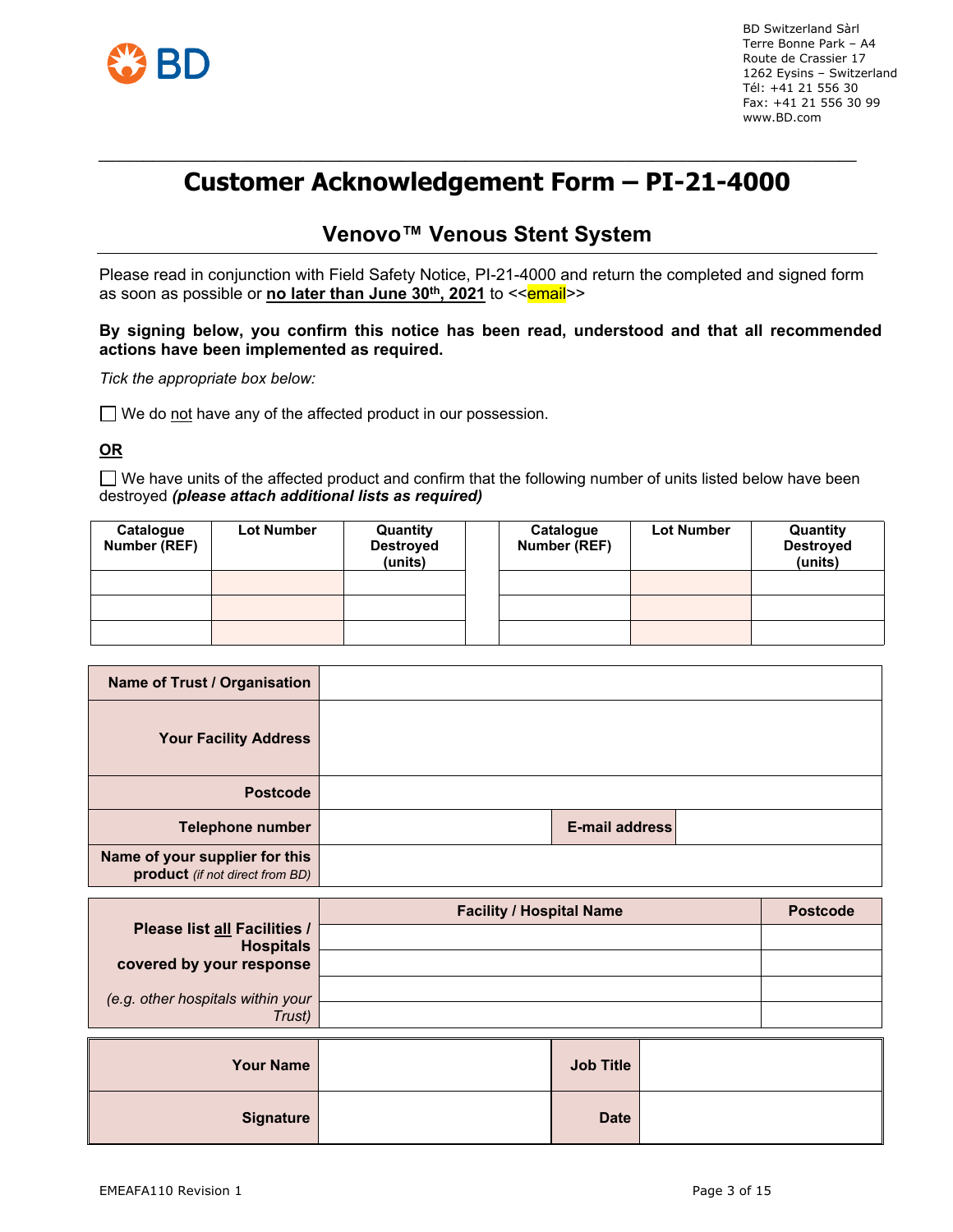

## **Appendix 1**: **Impacted Venovo™ Stent System - EMEA Catalogue Number (REF) & Lot Numbers**

| <b>Catalogue</b><br><b>Number</b><br>(REF) | <b>Product Name, Sheath</b><br><b>Size, Stent Diameter x</b><br><b>Length, Catheter Length</b> | <b>Unique Device</b><br><b>Identifier (UDI-</b><br>DI) | <b>Lot Numbers</b>                                                                                                                                                                                                                                                                                                                                                                                          |
|--------------------------------------------|------------------------------------------------------------------------------------------------|--------------------------------------------------------|-------------------------------------------------------------------------------------------------------------------------------------------------------------------------------------------------------------------------------------------------------------------------------------------------------------------------------------------------------------------------------------------------------------|
| <b>VENEM10040</b>                          | Venovo 8F 10/40/800mm<br><b>OUS</b>                                                            | 00801741101939                                         | ANDU2240, ANDY3304, ANDZ2288, ANDZ3827,<br>ANEP2429, ANEP5328, ANES1042, ANES2208,<br>ANEY3214, ANEY4323, ANFP2666                                                                                                                                                                                                                                                                                          |
| <b>VENEM10060</b>                          | Venovo 8F 10/60/800mm<br><b>OUS</b>                                                            | 00801741101946                                         | ANDU1102, ANDV1222, ANDV2517, ANDX5352,<br>ANDY2458, ANDY3301, ANDZ1338, ANDZ3819,<br>ANEN1079, ANEN3405, ANEQ4065, ANEQ4961,<br>ANER5167, ANEX0679, ANEX4720, ANEY4324,<br>ANEZ0921, ANEZ2095, ANEZ3410, ANFN3972,<br><b>ANFP2325</b>                                                                                                                                                                      |
| <b>VENEM10080</b>                          | Venovo 8F 10/80/800mm<br><b>OUS</b>                                                            | 00801741101953                                         | ANDU1105, ANDV0287, ANDW4412, ANDX0715,<br>ANDX5308, ANDZ1330, ANDZ2292, ANDZ3826,<br>ANEN1080, ANEQ2730, ANEQ4066, ANES2209,<br>ANET2531, ANEX1699, ANEY3212, ANEY4325,<br>ANEZ0982, ANFP0878, ANFP2364                                                                                                                                                                                                    |
| <b>VENEM10100</b>                          | Venovo 8F<br>10/100/800mm OUS                                                                  | 00801741101960                                         | ANDY3305, ANEP0856, ANEP5323, ANEQ2731,<br>ANEQ4067, ANER0516, ANES2210, ANEZ0922,<br>ANFN1442, ANFN3973                                                                                                                                                                                                                                                                                                    |
| <b>VENEM10120</b>                          | Venovo 8F<br>10/120/800mm OUS                                                                  | 00801741101977                                         | ANDT1058, ANDU4075, ANDZ1348, ANEN1081,<br>ANEP0857, ANEP3924, ANEQ4068, ANET3794,<br>ANEX0680, ANEZ2096, ANFP2329                                                                                                                                                                                                                                                                                          |
| <b>VENEM10140</b>                          | Venovo 8F<br>10/140/800mm OUS                                                                  | 00801741101984                                         | ANDZ2290, ANEP5324                                                                                                                                                                                                                                                                                                                                                                                          |
| <b>VENEM10160</b>                          | Venovo 8F<br>10/160/800mm OUS                                                                  | 00801741101991                                         | ANDZ2296, ANEP5332, ANFP2330                                                                                                                                                                                                                                                                                                                                                                                |
| <b>VENEM12040</b>                          | Venovo 8F 12/40/800mm<br><b>OUS</b>                                                            | 00801741102073                                         | ANDS4772, ANDT0508, ANDW4345, ANDX5315,<br>ANDX5384, ANDY4968, ANDZ2301, ANDZ3817,<br>ANEN4877, ANEP0861, ANEQ2732, ANER5152,<br>ANET0555, ANET3795, ANEW3410, ANEY1223,<br>ANEZ2097, ANEZ3411, ANFN1443, ANFN3974,<br>ANFP0911, ANFP2377                                                                                                                                                                   |
| <b>VENEM12060</b>                          | Venovo 8F 12/60/800mm<br><b>OUS</b>                                                            | 00801741102080                                         | ANDS2451, ANDS3973, ANDS4774, ANDT2946,<br>ANDU1877, ANDV0687, ANDW1997,<br>ANDW3561, ANDW4361, ANDX0760,<br>ANDX2782, ANDX3060, ANDX5373, ANDY1234,<br>ANDZ2291, ANDZ3820, ANEN1082, ANEN2140,<br>ANEN4896, ANEP2420, ANEQ1353, ANEQ2733,<br>ANEQ4962, ANER0517, ANER1507, ANES1043,<br>ANES2211, ANES4086, ANEZ0923, ANEZ2098,<br>ANEZ3412, ANFN1444, ANFN2844, ANFN3975,<br>ANFP0879, ANFP2317, ANFP2318 |
| <b>VENEM12080</b>                          | Venovo 8F 12/80/800mm<br><b>OUS</b>                                                            | 00801741102097                                         | ANDS0753, ANDT4130, ANDU3110, ANDV0300,<br>ANDV0702, ANDV1233, ANDV2519, ANDW4378,<br>ANDX0727, ANDX2032, ANDX2426, ANDX3063,<br>ANDX5307, ANDY1221, ANDY2464, ANDY3291,                                                                                                                                                                                                                                    |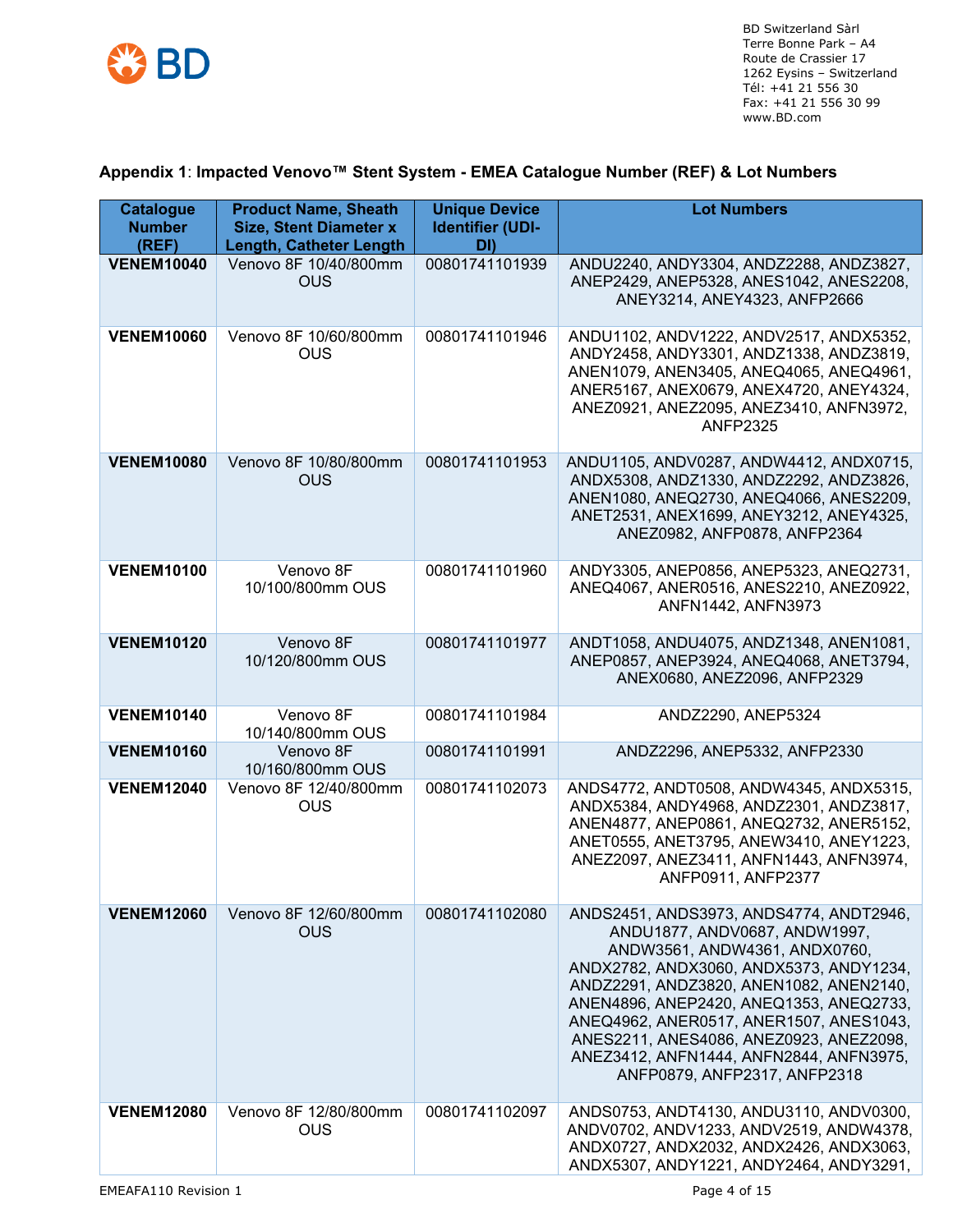

| <b>Catalogue</b><br><b>Number</b><br>(REF) | <b>Product Name, Sheath</b><br><b>Size, Stent Diameter x</b><br><b>Length, Catheter Length</b> | <b>Unique Device</b><br><b>Identifier (UDI-</b><br>DI) | <b>Lot Numbers</b>                                                                                                                                                                                                                                                                                                                                                                                                    |
|--------------------------------------------|------------------------------------------------------------------------------------------------|--------------------------------------------------------|-----------------------------------------------------------------------------------------------------------------------------------------------------------------------------------------------------------------------------------------------------------------------------------------------------------------------------------------------------------------------------------------------------------------------|
|                                            |                                                                                                |                                                        | ANDZ1331, ANDZ2297, ANDZ3824, ANEN1064,<br>ANEN2145, ANEN3389, ANEN4886, ANEP0860,<br>ANEP3934, ANEQ1354, ANEQ4069, ANER5168,<br>ANES2212, ANEZ0924, ANEZ2099, ANEZ3952,<br>ANFN2787, ANFN3976, ANFP0912, ANFP2336                                                                                                                                                                                                    |
| <b>VENEM12100</b>                          | Venovo 8F<br>12/100/800mm OUS                                                                  | 00801741102103                                         | ANDS2461, ANDS3976, ANDS4839, ANDT4131,<br>ANDU1889, ANDW1999, ANDW4395,<br>ANDX0739, ANDX2031, ANDX3062, ANDX5323,<br>ANDX5363, ANDY1231, ANDY3284, ANDY4974,<br>ANDZ3823, ANEN2147, ANEN3398, ANEQ1355,<br>ANEQ2734, ANEQ4963, ANER0475, ANER0518,<br>ANER1508, ANES4087, ANET0556, ANEY2031,<br>ANEZ2100, ANEZ3429, ANFN1445, ANFN3977,<br><b>ANFP2365</b>                                                         |
| <b>VENEM12120</b>                          | Venovo 8F<br>12/120/800mm OUS                                                                  | 00801741102110                                         | ANDU4028, ANDV0275, ANDW4413, ANDX0751,<br>ANDX5301, ANDY4972, ANEN1083, ANEN4883,<br>ANEP5329, ANEQ2735, ANER5120, ANES4088,<br>ANFP0880, ANFP2331                                                                                                                                                                                                                                                                   |
| <b>VENEM12140</b>                          | Venovo 8F<br>12/140/800mm OUS                                                                  | 00801741102127                                         | ANDU1103, ANDU4040, ANDX5327, ANDX5389,<br>ANDZ1326, ANEP5309, ANEQ1356, ANEQ2736,<br>ANER0519, ANER1535                                                                                                                                                                                                                                                                                                              |
| <b>VENEM12160</b>                          | Venovo 8F<br>12/160/800mm OUS                                                                  | 00801741102134                                         | ANDU1104, ANDY2452, ANDY3299, ANDZ3825,<br>ANEN1084, ANEN4894, ANEQ4964, ANER0520                                                                                                                                                                                                                                                                                                                                     |
| <b>VENEM14040</b>                          | Venovo 9F 14/40/800mm<br>OUS                                                                   | 00801741102226                                         | ANDS1298, ANDS4185, ANDV4538, ANDW2003,<br>ANDW3567, ANDX0765, ANDX2427, ANDX3065,<br>ANDX5353, ANDY1226, ANDZ2279, ANDZ3828,<br>ANEN1065, ANEN2142, ANEN3391, ANEQ1357,<br>ANEQ2737, ANEQ4070, ANEQ4965, ANES1029,<br>ANES4089, ANEX1705, ANEY2032, ANEY3213,<br>ANEZ0985, ANEZ3425, ANFN1494, ANFN2845,<br>ANFP0913, ANFP2378, ANFQ2056                                                                             |
| <b>VENEM14060</b>                          | Venovo 9F 14/60/800mm<br><b>OUS</b>                                                            | 00801741102233                                         | ANDS1311, ANDS4773, ANDS4840, ANDV0709,<br>ANDW3559, ANDX0711, ANDX2029, ANDX3059,<br>ANDX5372, ANDY1218, ANDY4958, ANDZ1324,<br>ANDZ2275, ANDZ3838, ANEN3392, ANEN4876,<br>ANEP0871, ANEP2432, ANEP3925, ANEQ0218,<br>ANEQ1358, ANEQ2738, ANEQ4753, ANEQ4966,<br>ANER0528, ANES1044, ANES2213, ANEZ0925,<br>ANEZ2101, ANEZ3413, ANEZ3932, ANFN1446,<br>ANFN2788, ANFN3978, ANFP0881, ANFP2354,<br>ANFQ2082, ANFQ2925 |
| <b>VENEM14080</b>                          | Venovo 9F 14/80/800mm<br><b>OUS</b>                                                            | 00801741102240                                         | ANDS2470, ANDS3974, ANDS4775, ANDT1680,<br>ANDU3123, ANDV3568, ANDV4535, ANDW1478,<br>ANDW3563, ANDX1479, ANDX3061, ANDY1237,<br>ANDY2449, ANDY3282, ANDZ1325, ANDZ2282,<br>ANDZ3821, ANEN1062, ANEN3390, ANEN4871,<br>ANEP2434, ANEQ0215, ANEQ1359, ANEQ4967,                                                                                                                                                        |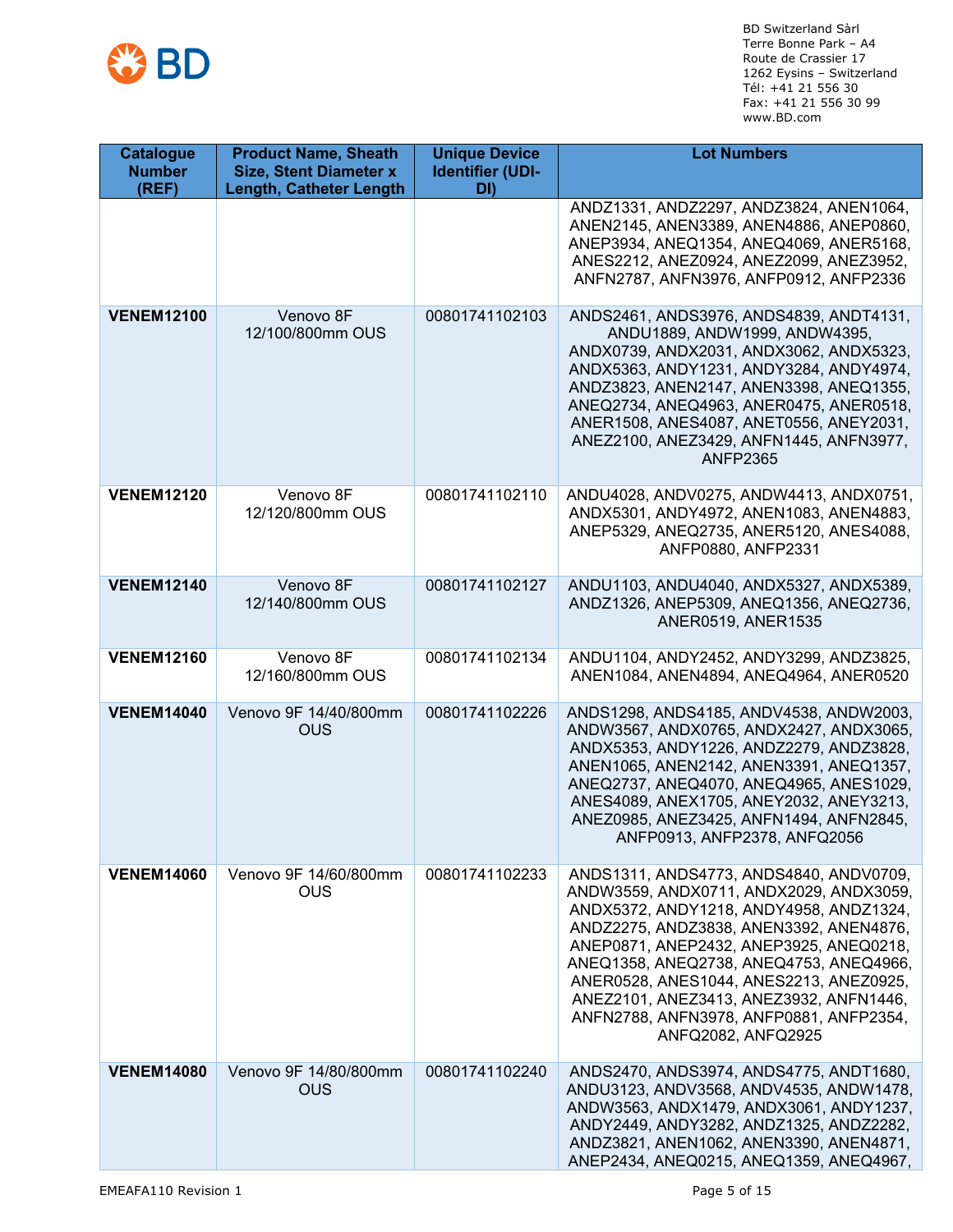

| <b>Catalogue</b><br><b>Number</b><br>(REF) | <b>Product Name, Sheath</b><br><b>Size, Stent Diameter x</b><br><b>Length, Catheter Length</b> | <b>Unique Device</b><br><b>Identifier (UDI-</b><br>DI) | <b>Lot Numbers</b>                                                                                                                                                                                                                                                                                                                                                                                                                                     |
|--------------------------------------------|------------------------------------------------------------------------------------------------|--------------------------------------------------------|--------------------------------------------------------------------------------------------------------------------------------------------------------------------------------------------------------------------------------------------------------------------------------------------------------------------------------------------------------------------------------------------------------------------------------------------------------|
|                                            |                                                                                                |                                                        | ANER0521, ANER1509, ANES1045, ANES2214,<br>ANES4090, ANEW3418, ANEZ0926, ANEZ2102,<br>ANEZ3414, ANEZ3933, ANFN2789, ANFN3979,<br>ANFN3980, ANFP2366, ANFQ1012                                                                                                                                                                                                                                                                                          |
| <b>VENEM14100</b>                          | Venovo 9F<br>14/100/800mm OUS                                                                  | 00801741102257                                         | ANDS0754, ANDS3977, ANDS4778, ANDT1681,<br>ANDV0706, ANDV4537, ANDW2000,<br>ANDW3565, ANDW4347, ANDX0723,<br>ANDX2033, ANDX3064, ANDX5300, ANDX5382,<br>ANDY1212, ANDY4957, ANDZ1329, ANDZ2284,<br>ANDZ3837, ANEN2136, ANEN3400, ANEN4879,<br>ANEP0870, ANEP2426, ANEQ1360, ANEQ2739,<br>ANEQ4968, ANER0529, ANER1536, ANES1030,<br>ANET0557, ANEY2033, ANEZ0927, ANEZ2103,<br>ANEZ3415, ANEZ3934, ANFN1447, ANFN2790,<br>ANFN3981, ANFP0882, ANFP2355 |
| <b>VENEM14120</b>                          | Venovo 9F<br>14/120/800mm OUS                                                                  | 00801741102264                                         | ANDS2482, ANDT4128, ANDU1113, ANDW4362,<br>ANDX0716, ANDX3058, ANDX5314, ANDY1213,<br>ANDY2460, ANDZ1323, ANDZ2281, ANDZ3816,<br>ANEN2149, ANEN4884, ANEP2415, ANEQ1361,<br>ANEQ2740, ANEQ4071, ANER1534, ANES2215,<br>ANEZ0928, ANEZ3416, ANFN2791, ANFN3982,<br><b>ANFP2379</b>                                                                                                                                                                      |
| <b>VENEM14140</b>                          | Venovo 9F14/140/800mm<br><b>OUS</b>                                                            | 00801741102271                                         | ANDS2452, ANDS3975, ANDS4777, ANDT4129,<br>ANDW4379, ANDX5322, ANDX5383, ANDZ1354,<br>ANDZ3822, ANEN2155, ANEP0872, ANEQ2741,<br>ANEQ4072, ANER0522, ANES2216, ANET0558,<br>ANEZ3428, ANFP2332, ANFQ2057                                                                                                                                                                                                                                               |
| <b>VENEM14160</b>                          | Venovo 9F<br>14/160/800mm OUS                                                                  | 00801741102288                                         | ANDU1107, ANDU1900, ANDU3137,<br>ANDW4396, ANDY2461, ANDY3277, ANDY4969,<br>ANDZ1321, ANEP0853, ANEP5311, ANEQ1362,<br>ANEQ2742, ANER0523, ANER2794, ANES4091,<br>ANET3796, ANEZ2104, ANEZ3423, ANFP2333                                                                                                                                                                                                                                               |
| <b>VENEM16040</b>                          | Venovo 10F<br>16/40/800mm OUS                                                                  | 00801741102363                                         | ANDS3980, ANDV0265, ANDV2520, ANDW4415,<br>ANDX5306, ANDY2465, ANDY3303, ANDZ1339,<br>ANDZ3832, ANEN3393, ANEP2433, ANEQ1363,<br>ANEQ2743, ANEQ4969, ANES1031, ANEW3409,<br>ANEX0752, ANEX6159, ANEZ0929, ANEZ3417,<br>ANFN2849, ANFP0883, ANFP2367, ANFQ2058                                                                                                                                                                                          |
| <b>VENEM16060</b>                          | Venovo 10F<br>16/60/800mm OUS                                                                  | 00801741102370                                         | ANDS1325, ANDS3979, ANDS4783, ANDT1684,<br>ANDT2944, ANDV0252, ANDV0708, ANDV1247,<br>ANDV1984, ANDV2513, ANDW4348, ANDX0755,<br>ANDX2037, ANDX2423, ANDX3070, ANDX5326,<br>ANDX5388, ANDY1215, ANDZ1355, ANDZ3831,<br>ANEN1066, ANEN2135, ANEN4887, ANEP2422,<br>ANEP3928, ANEQ1364, ANEQ2744, ANER1539,<br>ANES1046, ANES2217, ANES4092, ANEW3411,<br>ANEX0751, ANEZ0930, ANEZ2105, ANEZ3418,                                                        |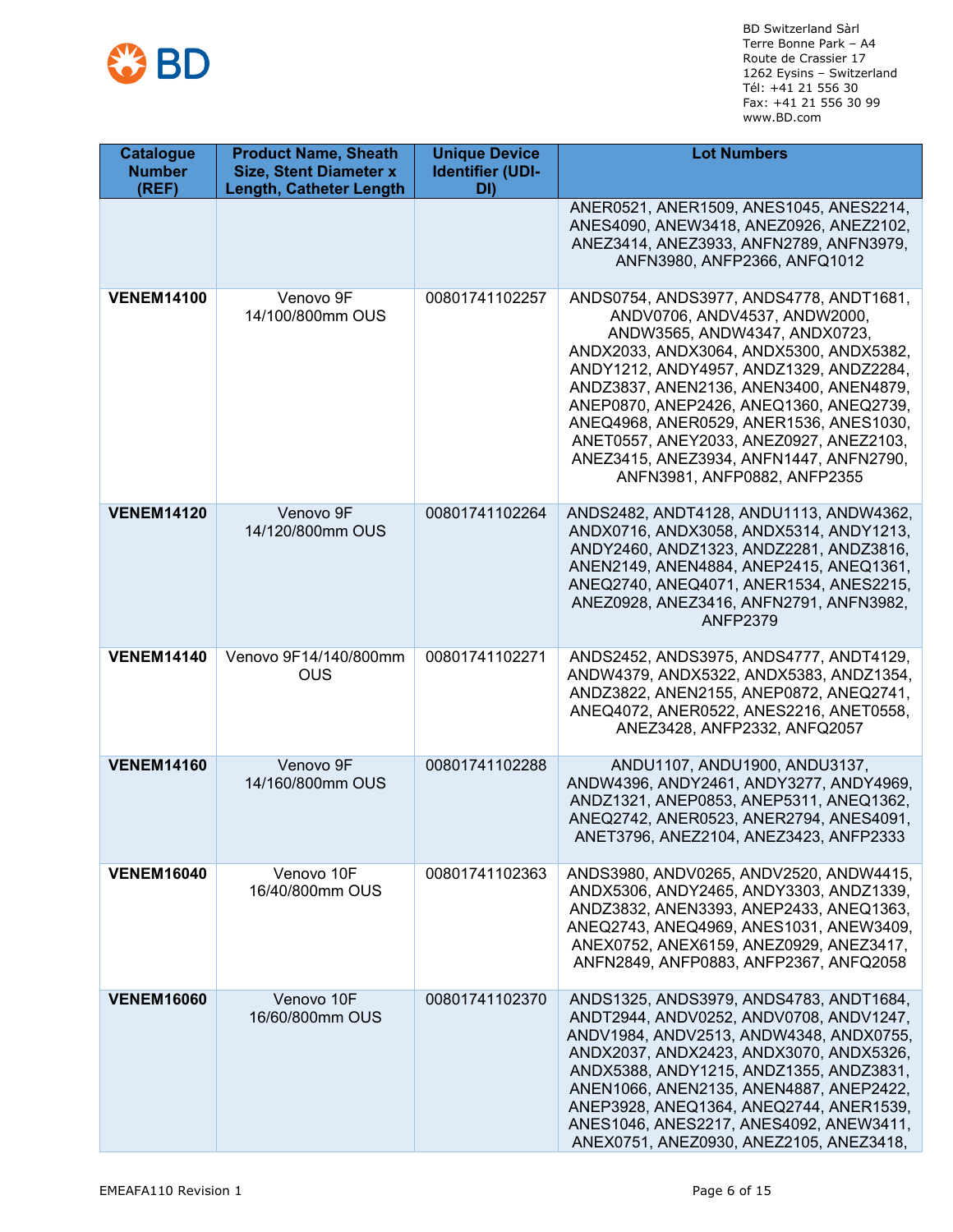

| <b>Catalogue</b><br><b>Number</b><br>(REF) | <b>Product Name, Sheath</b><br><b>Size, Stent Diameter x</b><br><b>Length, Catheter Length</b> | <b>Unique Device</b><br><b>Identifier (UDI-</b><br>DI) | <b>Lot Numbers</b>                                                                                                                                                                                                                                                                                                                                                                                                                                                                                |
|--------------------------------------------|------------------------------------------------------------------------------------------------|--------------------------------------------------------|---------------------------------------------------------------------------------------------------------------------------------------------------------------------------------------------------------------------------------------------------------------------------------------------------------------------------------------------------------------------------------------------------------------------------------------------------------------------------------------------------|
|                                            |                                                                                                |                                                        | ANFN1448, ANFN2792, ANFN3983, ANFP0884,<br>ANFP2356, ANFP3400, ANFP4500                                                                                                                                                                                                                                                                                                                                                                                                                           |
| <b>VENEM16080</b>                          | Venovo 10F<br>16/80/800mm OUS                                                                  | 00801741102387                                         | ANDS0760, ANDS1272, ANDS3981, ANDS4784,<br>ANDT1685, ANDV0694, ANDV3571, ANDV4540,<br>ANDW1485, ANDW2016, ANDW3579,<br>ANDW4364, ANDX0707, ANDX2041, ANDX2424,<br>ANDX3074, ANDX5318, ANDY1224, ANDZ1341,<br>ANDZ2289, ANDZ3833, ANEN1067, ANEN2137,<br>ANEN4874, ANEP0869, ANEP2431, ANEP3940,<br>ANEQ1365, ANEQ2745, ANER1542, ANES1032,<br>ANES4093, ANEV3070, ANEW2004, ANEW3377,<br>ANEX6015, ANEZ0931, ANEZ3419, ANEZ3937,<br>ANFN1495, ANFN2793, ANFN3984, ANFP0885,<br>ANFP2339, ANFP3403 |
| <b>VENEM16100</b>                          | Venovo 10F<br>16/100/800mm OUS                                                                 | 00801741102394                                         | ANDU1855, ANDU3138, ANDV4530,<br>ANDW4381, ANDX0735, ANDX3067, ANDX5325,<br>ANDX5386, ANDY3294, ANDZ1334, ANDZ3830,<br>ANEN1061, ANEN3388, ANEN4882, ANEP2416,<br>ANEP3926, ANEQ1366, ANEQ2746, ANES1047,<br>ANEZ3433, ANEZ3938, ANFN2847, ANFP0886,<br>ANFP2380, ANFP4501                                                                                                                                                                                                                        |
| <b>VENEM16120</b>                          | Venovo 10F<br>16/120/800mm OUS                                                                 | 00801741102400                                         | ANDV0713, ANDW1481, ANDW2008,<br>ANDX0747, ANDX5365, ANDY2453, ANDY3279,<br>ANEN3383, ANEN4885, ANEQ1367, ANEQ2747,<br>ANEQ4073, ANEQ4970, ANER1525, ANES2218,<br>ANES4094, ANET0559, ANEX3089, ANEY4326,<br>ANEZ0983, ANEZ3420, ANFN1449, ANFN3985,<br>ANFP0887, ANFP2334, ANFP3397                                                                                                                                                                                                              |
| <b>VENEM16140</b>                          | Venovo 10F<br>16/140/800mm OUS                                                                 | 00801741102417                                         | ANDS2462, ANDS4841, ANDX2786, ANDX5371,<br>ANDZ3836, ANEN4891, ANEP3913, ANEP5312,<br>ANEQ1374, ANER1547, ANFQ1013                                                                                                                                                                                                                                                                                                                                                                                |
| <b>VENEM16160</b>                          | Venovo 10F<br>16/160/800mm OUS                                                                 | 00801741102424                                         | ANDU4050, ANDV0695, ANDV1258, ANDX0728,<br>ANDX5366, ANDY2454, ANDY3300, ANEN1068,<br>ANEN4878, ANEP0858, ANEP2410, ANEP3915,<br>ANEP5313, ANEQ4971, ANER0524, ANER1510,<br>ANES2219, ANES4095, ANFN1450, ANFQ1014                                                                                                                                                                                                                                                                                |
| <b>VENEM18040</b>                          | Venovo 10F<br>18/40/800mm OUS                                                                  | 00801741102509                                         | ANDT1056, ANDW4398, ANDX5360, ANDZ1349,<br>ANDZ2302, ANEN4890, ANEP3917, ANEP5321,<br>ANEQ4074, ANER1526, ANEW4261, ANEZ3421,<br><b>ANFP3414</b>                                                                                                                                                                                                                                                                                                                                                  |
| <b>VENEM18060</b>                          | Venovo 10F<br>18/60/800mm OUS                                                                  | 00801741102516                                         | ANDS4787, ANDU4073, ANDV0700, ANDV1211,<br>ANDV2136, ANDV2518, ANDX0761, ANDX5350,<br>ANDZ1351, ANDZ2280, ANEN2143, ANEN3394,<br>ANEN4875, ANEP2411, ANEQ1368, ANEQ2748,<br>ANEQ4972, ANER1546, ANES1033, ANEZ0984,<br>ANFN1451, ANFN3986, ANFP0888, ANFP0889,<br>ANFP2335, ANFP3413                                                                                                                                                                                                              |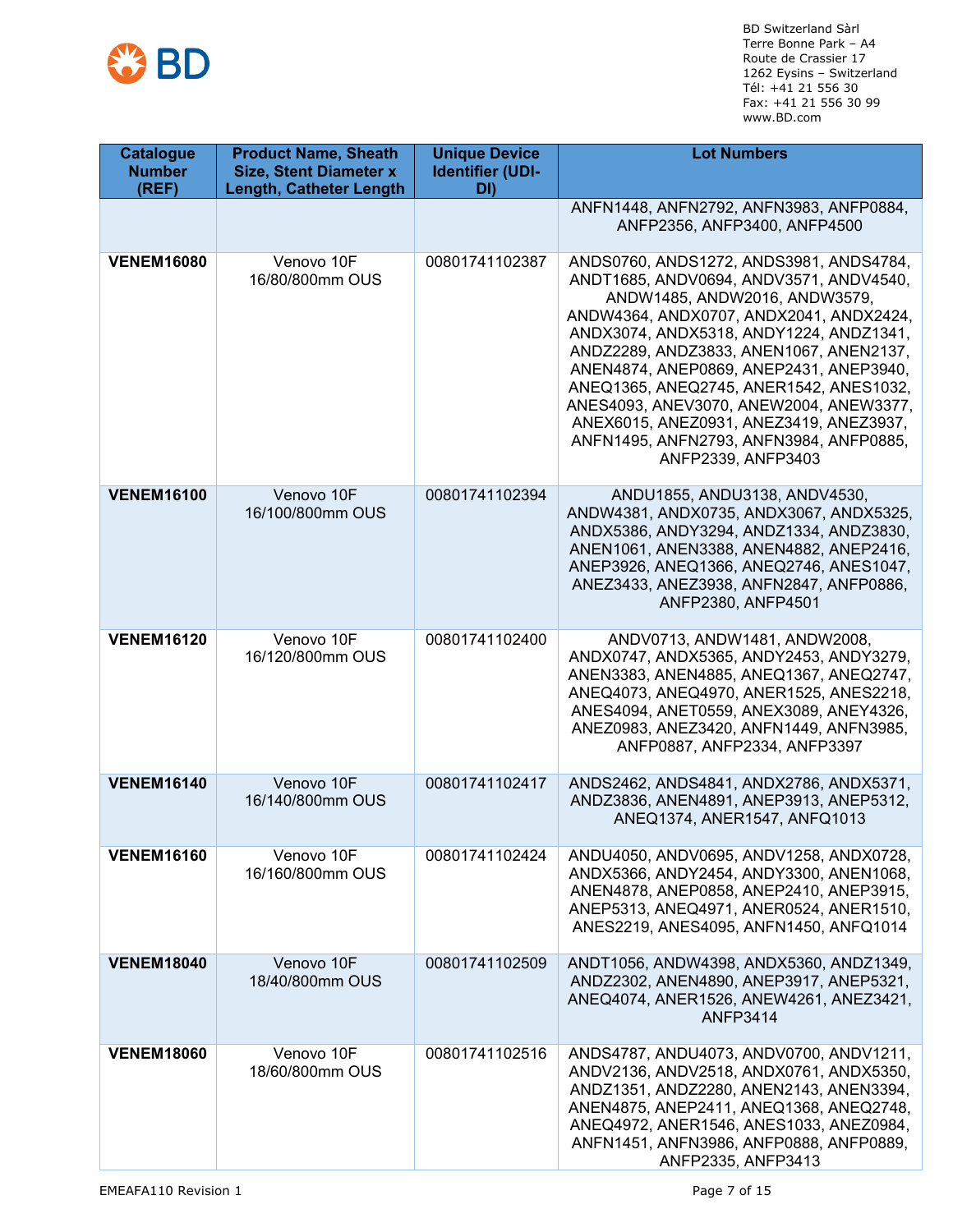

| <b>Catalogue</b><br><b>Number</b><br>(REF) | <b>Product Name, Sheath</b><br><b>Size, Stent Diameter x</b><br><b>Length, Catheter Length</b> | <b>Unique Device</b><br><b>Identifier (UDI-</b><br>DI) | <b>Lot Numbers</b>                                                                                                                                                                                                                                                                                                              |
|--------------------------------------------|------------------------------------------------------------------------------------------------|--------------------------------------------------------|---------------------------------------------------------------------------------------------------------------------------------------------------------------------------------------------------------------------------------------------------------------------------------------------------------------------------------|
|                                            |                                                                                                |                                                        |                                                                                                                                                                                                                                                                                                                                 |
| <b>VENEM18080</b>                          | Venovo 10F<br>18/80/800mm OUS                                                                  | 00801741102523                                         | ANDS2471, ANDS4781, ANDV0696, ANDW1483,<br>ANDW2011, ANDW4416, ANDX0719,<br>ANDX3068, ANDX5328, ANDX5368, ANDY1233,<br>ANDZ1356, ANEN2138, ANEP2425, ANEP3916,<br>ANEQ1369, ANEQ2749, ANEQ4973, ANER0525,<br>ANER1538, ANES1048, ANES2220, ANET0560,<br>ANEZ0932, ANEZ2106, ANEZ3422, ANFN1452,<br>ANFN3987, ANFP0890, ANFP2342 |
| <b>VENEM18100</b>                          | Venovo 10F<br>18/100/800mm OUS                                                                 | 00801741102530                                         | ANDU4076, ANDW1479, ANDW2006,<br>ANDX0712, ANDX2785, ANDX5364, ANDY1232,<br>ANDZ2299, ANEN2154, ANEN3381, ANEP2437,<br>ANEP3914, ANEP5316, ANEQ1370, ANEQ2750,<br>ANER0476, ANER0526, ANER1511, ANES1049,<br>ANES4096, ANFP3415, ANFQ1015                                                                                       |
| <b>VENEM18120</b>                          | Venovo 10F<br>18/120/800mm OUS                                                                 | 00801741102547                                         | ANDW2022, ANDW4350, ANDY3278,<br>ANEN1069, ANEN3401, ANEP2419, ANFP2343                                                                                                                                                                                                                                                         |
| <b>VENEM18140</b>                          | Venovo 10F<br>18/140/800mm OUS                                                                 | 00801741102554                                         | ANDW2025, ANDX0740, ANDY2466, ANDY3281,<br>ANEN1085, ANEP0873, ANEP5314, ANEQ1371,<br>ANEQ2751, ANEQ4974, ANER0527, ANER1512,<br><b>ANES4097</b>                                                                                                                                                                                |
| <b>VENEM18160</b>                          | Venovo 10F<br>18/160/800mm OUS                                                                 | 00801741102561                                         | ANDX0752, ANDX5380, ANDY3307, ANEN4889,<br>ANEQ4075, ANFN1453                                                                                                                                                                                                                                                                   |
| <b>VENEM20040</b>                          | Venovo 10F<br>20/40/800mm OUS                                                                  | 00801741102998                                         | ANDV0697, ANDY2451, ANDY4970, ANDZ1344,<br>ANEP3921, ANEQ4076, ANEQ4975, ANER0507,<br>ANES4098, ANEZ0933, ANFP0914, ANFP4502                                                                                                                                                                                                    |
| <b>VENEM20060</b>                          | Venovo 10F<br>20/60/800mm OUS                                                                  | 00801741103001                                         | ANDV4532, ANDW2026, ANDX0766, ANDX2783,<br>ANDX5370, ANDZ1350, ANDZ2303, ANEN3384,<br>ANEP2440, ANEP3918, ANEP5330, ANEQ1372,<br>ANEQ2752, ANEQ4976, ANER0508, ANER0509,<br>ANES4099, ANFP3412, ANFP4503                                                                                                                        |
| <b>VENEM20080</b>                          | Venovo 10F<br>20/80/800mm OUS                                                                  | 00801741103018                                         | ANDV4527, ANDW4366, ANDX0724, ANDX5351,<br>ANDY2468, ANDY3292, ANDZ1333, ANDZ2277,<br>ANEP2439, ANEP3933, ANEQ1373, ANEQ2753,<br>ANEQ4077, ANEQ4977, ANER0506, ANER1513,<br>ANES4100, ANFP2344                                                                                                                                  |
| <b>VENEM20100</b>                          | Venovo 10F<br>20/100/800mm OUS                                                                 | 00801741103025                                         | ANDW1490, ANDW2027, ANDY2455,<br>ANDY3285, ANEP0874, ANEP5310, ANER1527,<br>ANES4101, ANET2532, ANEU0743                                                                                                                                                                                                                        |
| <b>VENEM20120</b>                          | Venovo 10F<br>20/120/800mm OUS                                                                 | 00801741103032                                         | ANDW2024, ANDZ2294, ANEP0876, ANEP5331,<br><b>ANES2221</b>                                                                                                                                                                                                                                                                      |
| <b>VENEM20140</b>                          | Venovo 10F<br>20/140/800mm OUS                                                                 | 00801741103049                                         | ANDU4029, ANDY2450, ANDY3296, ANEN3399,<br>ANEN4870, ANEP2438, ANFP2345,<br><b>VENEM20160</b>                                                                                                                                                                                                                                   |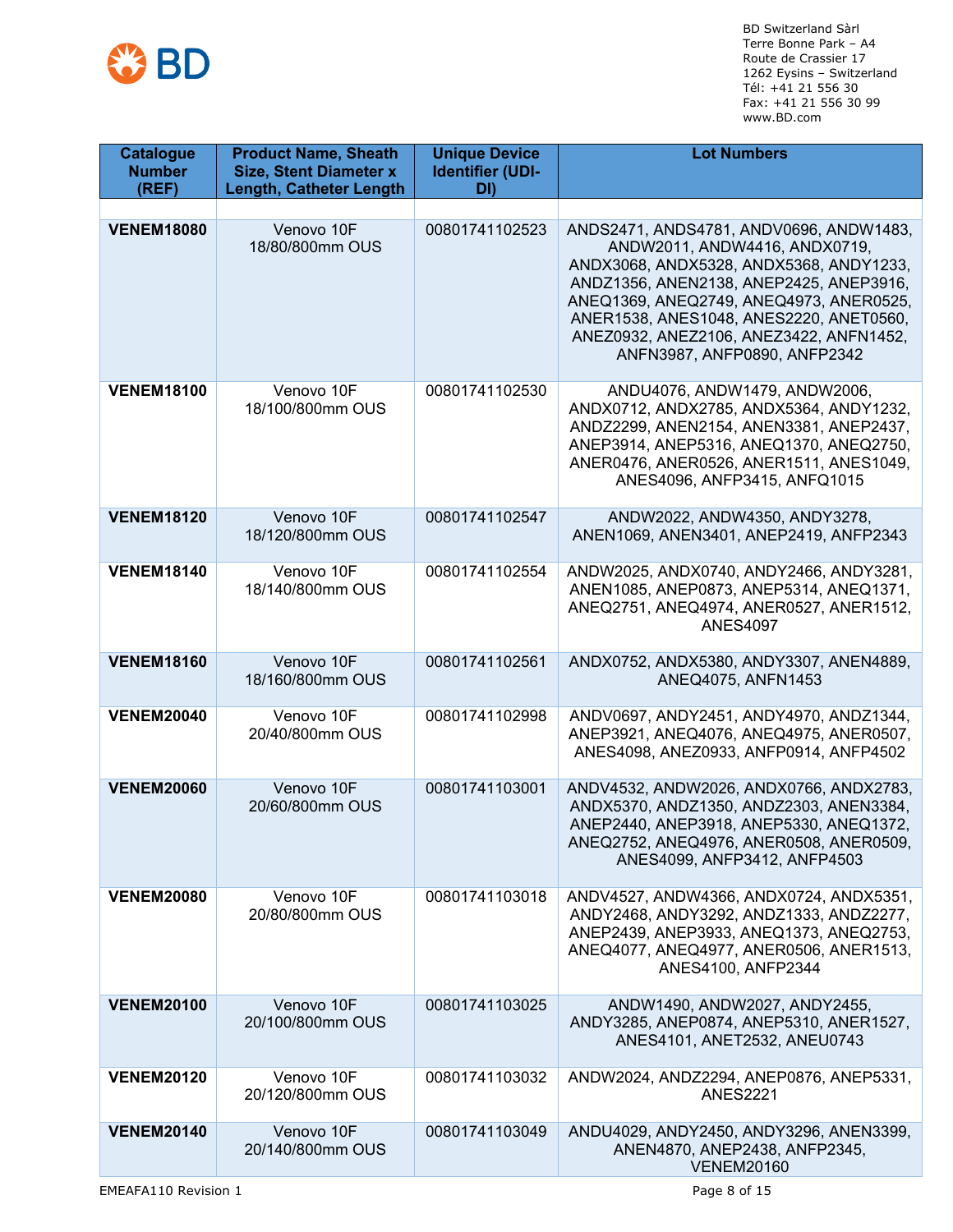

| <b>Catalogue</b><br><b>Number</b><br>(REF) | <b>Product Name, Sheath</b><br><b>Size, Stent Diameter x</b><br><b>Length, Catheter Length</b> | <b>Unique Device</b><br><b>Identifier (UDI-</b><br>DI) | <b>Lot Numbers</b>                                                                                                                                                                                                                                                                                                                                                         |
|--------------------------------------------|------------------------------------------------------------------------------------------------|--------------------------------------------------------|----------------------------------------------------------------------------------------------------------------------------------------------------------------------------------------------------------------------------------------------------------------------------------------------------------------------------------------------------------------------------|
|                                            |                                                                                                |                                                        |                                                                                                                                                                                                                                                                                                                                                                            |
| <b>VENEM20160</b>                          | Venovo 10F<br>20/160/800mm OUS                                                                 | 00801741103056                                         | ANDV0253, ANDW2005, ANEP0875, ANEP5315,<br>ANEQ2754, ANES2222, ANFN3988                                                                                                                                                                                                                                                                                                    |
| <b>VENEL10040</b>                          | Venovo 8F<br>10/40/1200mm OUS                                                                  | 00801741102004                                         | ANDU2239, ANDW4406, ANDX5374, ANEP3938,<br>ANEQ2716, ANES2187                                                                                                                                                                                                                                                                                                              |
| <b>VENEL10060</b>                          | Venovo 8F<br>10/60/1200mm OUS                                                                  | 00801741104664                                         | ANDT1057, ANDU4074, ANDW4338, ANDX5309,<br>ANDZ2308, ANEP0852, ANEP3936, ANEQ4036,<br>ANEQ4945, ANER5149, ANET3785, ANEX0671,<br>ANEX3092, ANEZ0906, ANEZ3430, ANFN1430,<br><b>ANFP2368</b>                                                                                                                                                                                |
| <b>VENEL10080</b>                          | Venovo 8F<br>10/80/1200mm OUS                                                                  | 00801741104671                                         | ANDU4027, ANDV4526, ANDW4339, ANDX5324,<br>ANDX5385, ANDZ3818, ANEN1086, ANEQ2717,<br>ANEQ4037, ANEQ4946, ANER5165, ANET2530,<br>ANEU0741, ANEU3303, ANEX0749, ANEZ0907,<br>ANFN3944, ANFP2369                                                                                                                                                                             |
| <b>VENEL10100</b>                          | Venovo 8F<br>10/100/1200mm OUS                                                                 | 00801741102035                                         | ANDT0505, ANDT1054, ANDY2469, ANDY4963,<br>ANDZ1345, ANEP0862, ANEP2417, ANEW2047,<br>ANEW4217, ANEY3209, ANEY4322, ANFN1431,<br>ANFN3945, ANFP2370                                                                                                                                                                                                                        |
| <b>VENEL10120</b>                          | Venovo 8F<br>10/120/1200mm OUS                                                                 | 00801741102042                                         | ANEQ1347, ANES2188, ANFP2349                                                                                                                                                                                                                                                                                                                                               |
| <b>VENEL10140</b>                          | Venovo 8F<br>10/140/1200mm OUS                                                                 | 00801741102059                                         | ANDU1108, ANDY3280, ANEN3385, ANEQ1348,<br><b>ANEQ4038</b>                                                                                                                                                                                                                                                                                                                 |
| <b>VENEL10160</b>                          | Venovo<br>8F10/160/1200mm OUS                                                                  | 00801741102066                                         | ANDS1027, ANDW1996, ANDX6354, ANDY2448,<br><b>ANET1855</b>                                                                                                                                                                                                                                                                                                                 |
| <b>VENEL12040</b>                          | Venovo 8F<br>12/40/1200mm OUS                                                                  | 00801741102141                                         | ANDT0506, ANDT1055, ANDU2242, ANDU4039,<br>ANDW1998, ANDX1402, ANDY3289, ANDY4964,<br>ANDZ2307, ANEN2153, ANEP2424, ANES2189,<br>ANET0542, ANEW3366, ANEW4218, ANEX1697,<br>ANEX6010, ANEZ0908, ANEZ2081, ANEZ3398,<br>ANFN3946, ANFP0857, ANFP2319                                                                                                                        |
| <b>VENEL12060</b>                          | Venovo 8F<br>12/60/1200mm OUS                                                                  | 00801741102158                                         | ANDS0752, ANDT0507, ANDT1059, ANDV4534,<br>ANDX1401, ANDX2425, ANDX3057, ANDX5362,<br>ANDY1230, ANDZ1322, ANDZ2286, ANEN4897,<br>ANEP0867, ANEP2421, ANEP3930, ANEQ2718,<br>ANEQ4039, ANER1514, ANES2190, ANES4062,<br>ANEV1711, ANEW3367, ANEW4219, ANEX0746,<br>ANEX1708, ANEX3091, ANEX6018, ANEY1228,<br>ANEZ2082, ANFN1432, ANFN3947, ANFP0858,<br>ANFP2358, ANFP4499 |
| <b>VENEL12080</b>                          | Venovo 8F<br>12/80/1200mm OUS                                                                  | 00801741102172                                         | ANDV3567, ANDV4528, ANDX1374, ANDX1405,<br>ANDX2034, ANDY1238, ANDY4960, ANDZ1332,<br>ANDZ2304, ANEN1070, ANEN3402, ANEP3939,<br>ANEP5317, ANEQ2719, ANEQ4040, ANER5118,<br>ANES2191, ANET0543, ANET3786, ANEW4260,                                                                                                                                                        |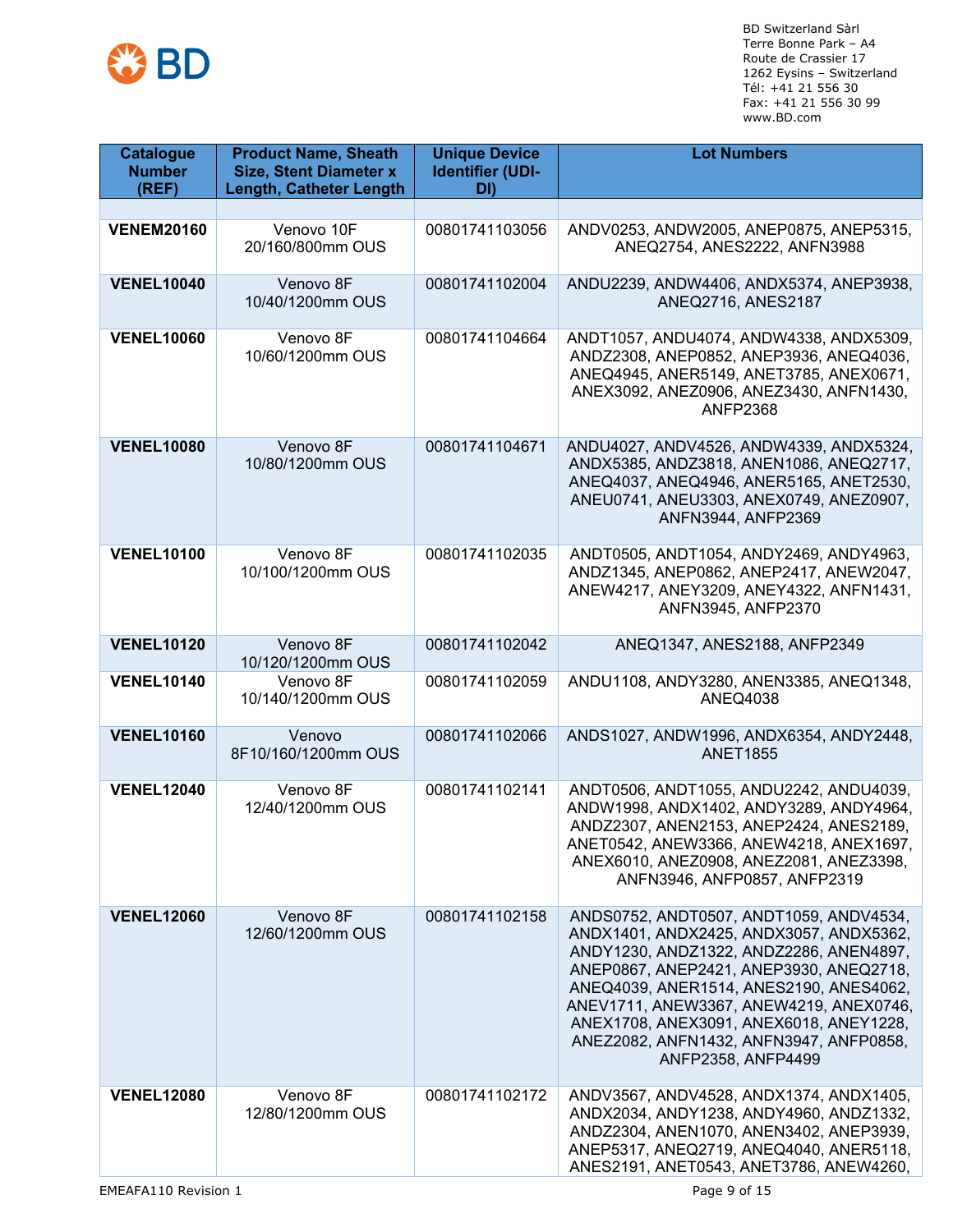

| <b>Catalogue</b><br><b>Number</b><br>(REF) | <b>Product Name, Sheath</b><br><b>Size, Stent Diameter x</b><br><b>Length, Catheter Length</b> | <b>Unique Device</b><br><b>Identifier (UDI-</b><br>DI) | <b>Lot Numbers</b>                                                                                                                                                                                                                                                                                                                                                                                                              |
|--------------------------------------------|------------------------------------------------------------------------------------------------|--------------------------------------------------------|---------------------------------------------------------------------------------------------------------------------------------------------------------------------------------------------------------------------------------------------------------------------------------------------------------------------------------------------------------------------------------------------------------------------------------|
|                                            |                                                                                                |                                                        | ANEX3093, ANEX6157, ANEY1221, ANEY2034,<br>ANEY3210, ANEZ3431, ANFN2783, ANFN3948,<br>ANFP0859, ANFP2359                                                                                                                                                                                                                                                                                                                        |
| <b>VENEL12100</b>                          | Venovo 8F<br>12/100/1200mm OUS                                                                 | 00801741102189                                         | ANDU2243, ANDV1244, ANDW4355, ANDX1406,<br>ANDX2035, ANDX5316, ANDX5390, ANDY3308,<br>ANDZ2283, ANEN1071, ANEN4895, ANEP2435,<br>ANEQ2720, ANEQ4041, ANEQ4947, ANER1515,<br>ANES4063, ANET3787, ANEW3412, ANEX0672,<br>ANEX3081, ANEX6011, ANEY3211, ANEZ3399,<br>ANFN1433, ANFN3949, ANFP0908, ANFP2360,<br><b>ANFP3394</b>                                                                                                    |
| <b>VENEL12120</b>                          | Venovo 8F<br>12/120/1200mm OUS                                                                 | 00801741102196                                         | ANDS0751, ANDS4788, ANDS4823, ANDU2244,<br>ANDV4533, ANDW4372, ANDX1373, ANDX3056,<br>ANDX5361, ANDY1229, ANDY2456, ANDY3283,<br>ANDY4965, ANDZ1327, ANDZ2287, ANEN2150,<br>ANEN4880, ANEP0877, ANEQ4042, ANER1516,<br>ANEW4220, ANEX1707, ANFN1434, ANFN2784,<br>ANFN3950, ANFN3951, ANFP2361                                                                                                                                  |
| <b>VENEL12140</b>                          | Venovo 8F<br>12/140/1200mm OUS                                                                 | 00801741102202                                         | ANDS1282, ANDU2245, ANDW2002,<br>ANDW4389, ANDX5376, ANDY3288, ANEN1072,<br>ANEN3387, ANEP2430, ANEQ4043, ANER1517,<br>ANES4064, ANFN3952, ANFN3953, ANFP0860                                                                                                                                                                                                                                                                   |
| <b>VENEL12160</b>                          | Venovo 8F<br>12/160/1200mm OUS                                                                 | 00801741102219                                         | ANDS4776, ANDT1686, ANDV4536, ANDX1403,<br>ANDX5375, ANDY3287, ANEP2412, ANEQ4948,<br>ANES4065, ANEZ3427, ANFN3954, ANFP0861                                                                                                                                                                                                                                                                                                    |
| <b>VENEL14040</b>                          | Venovo 9F<br>14/40/1200mm OUS                                                                  | 00801741102295                                         | ANDS0902, ANDS1029, ANDS4184, ANDT2943,<br>ANDU1106, ANDV0250, ANDV1245, ANDV2515,<br>ANDW2001, ANDW4407, ANDX1404,<br>ANDX6356, ANDY4962, ANEP3937, ANEQ4044,<br>ANEQ4949, ANER0505, ANES1035, ANES4066,<br>ANET1856, ANET1857, ANEW3368, ANEW4221,<br>ANEX6012, ANEZ0909, ANEZ2083, ANEZ3424,<br>ANFN1435, ANFN2785, ANFP0862, ANFP2362,<br><b>ANFP3393</b>                                                                   |
| <b>VENEL14060</b>                          | Venovo 9F<br>14/60/1200mm OUS                                                                  | 00801741102301                                         | ANDS0757, ANDS1269, ANDS2479, ANDS4824,<br>ANDT2945, ANDU2246, ANDV0251, ANDV0690,<br>ANDV1256, ANDX0759, ANDX2039, ANDX3072,<br>ANDX5305, ANDY1220, ANEN1073, ANEN2152,<br>ANEP0854, ANEP3569, ANEP3931, ANES2192,<br>ANES4067, ANET0544, ANEU4252, ANEW2002,<br>ANEW3369, ANEW4222, ANEX0673, ANEX1702,<br>ANEX3082, ANEX4716, ANEX6023, ANEY1224,<br>ANEZ0910, ANEZ2084, ANEZ3400, ANFN3955,<br>ANFP0863, ANFP2320, ANFP3402 |
| <b>VENEL14080</b>                          | Venovo 9F<br>14/80/1200mm OUS                                                                  | 00801741102318                                         | ANDS0756, ANDS1283, ANDS4825, ANDW4341,<br>ANDX1380, ANDX1412, ANDX2038, ANDX3071,<br>ANDX5311, ANDY1222, ANDY2462, ANDY4973,                                                                                                                                                                                                                                                                                                   |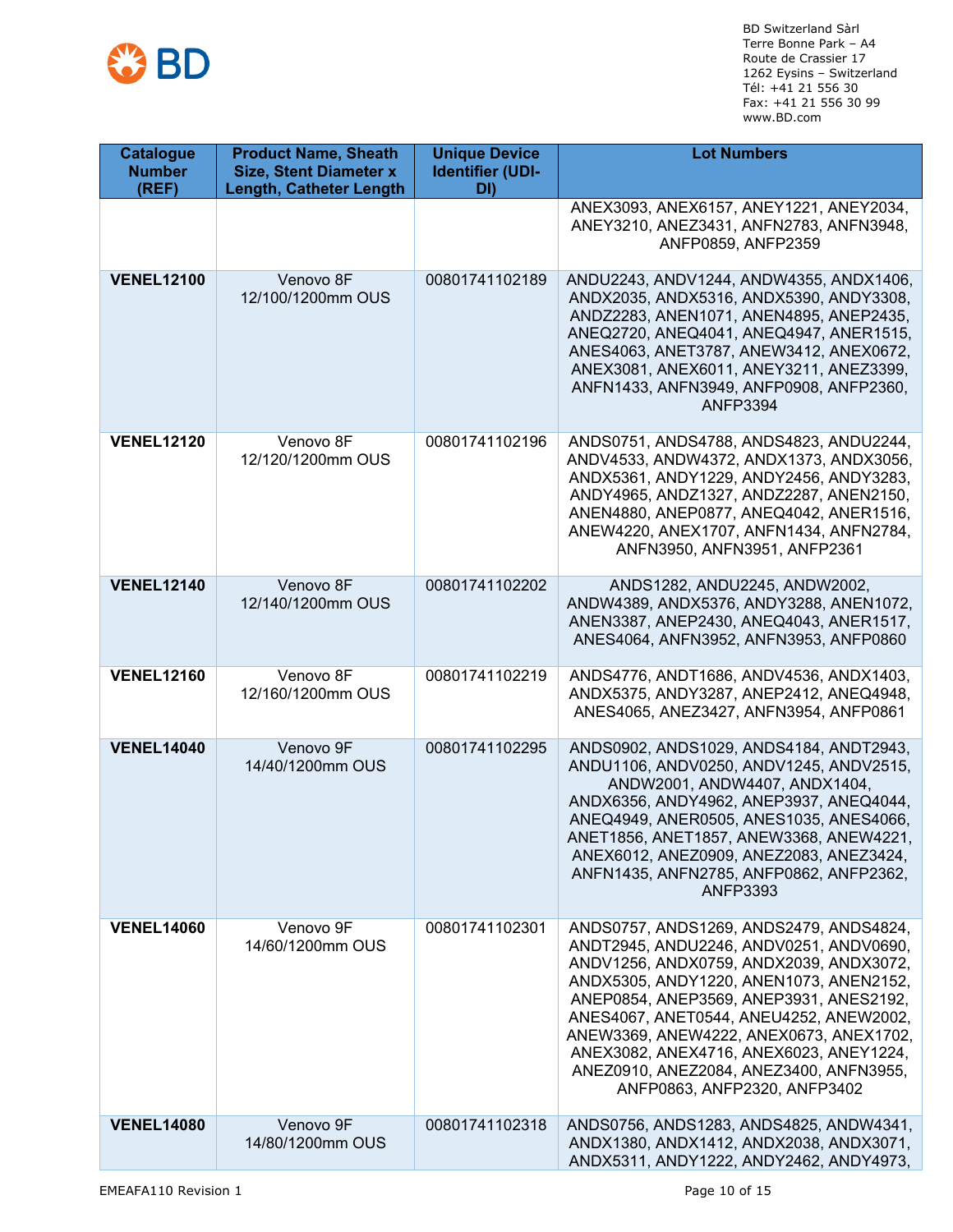

| <b>Catalogue</b><br><b>Number</b><br>(REF) | <b>Product Name, Sheath</b><br><b>Size, Stent Diameter x</b><br><b>Length, Catheter Length</b> | <b>Unique Device</b><br><b>Identifier (UDI-</b><br>DI) | <b>Lot Numbers</b>                                                                                                                                                                                                                                                                                                                                                                                                                                                         |
|--------------------------------------------|------------------------------------------------------------------------------------------------|--------------------------------------------------------|----------------------------------------------------------------------------------------------------------------------------------------------------------------------------------------------------------------------------------------------------------------------------------------------------------------------------------------------------------------------------------------------------------------------------------------------------------------------------|
|                                            |                                                                                                |                                                        | ANDZ1352, ANDZ3839, ANEN2144, ANEN3396,<br>ANEP3935, ANEP5326, ANEQ4045, ANEQ4950,<br>ANER1540, ANES2193, ANES4068, ANET0545,<br>ANET3788, ANEW2046, ANEW3416, ANEX0674,<br>ANEX1700, ANEX3083, ANEX6022, ANEY1225,<br>ANEY4328, ANEZ0911, ANEZ2085, ANEZ3401,<br>ANEZ3957, ANFN2848, ANFN3956, ANFP0864,<br>ANFP1519, ANFP2315, ANFP2316                                                                                                                                  |
| <b>VENEL14100</b>                          | Venovo 9F<br>14/100/1200mm OUS                                                                 | 00801741102325                                         | ANDS1296, ANDS4826, ANDT1683, ANDV0711,<br>ANDV1209, ANDV3569, ANDW1480, ANDX1408,<br>ANDX2036, ANDX5302, ANDY3309, ANDZ1342,<br>ANDZ2276, ANDZ3829, ANEN1074, ANEN4899,<br>ANEP0866, ANEP3927, ANEP5325, ANEQ4046,<br>ANEQ4951, ANER1537, ANES2194, ANES4069,<br>ANET0546, ANET3789, ANEV1712, ANEW2003,<br>ANEW3370, ANEW4223, ANEX0747, ANEX1709,<br>ANEX3094, ANEX6019, ANEZ0912, ANEZ2086,<br>ANEZ3402, ANEZ3956, ANFN2846, ANFN3957,<br>ANFP0865, ANFP2340, ANFP3395 |
| <b>VENEL14120</b>                          | Venovo 9F<br>14/120/1200mm OUS                                                                 | 00801741102332                                         | ANDS1310, ANDS4827, ANDV0698, ANDV3572,<br>ANDV4541, ANDW1486, ANDX1382, ANDX1416,<br>ANDX3075, ANDX5319, ANDY1225, ANDY3298,<br>ANDZ2278, ANDZ3834, ANEN1075, ANEP0878,<br>ANEP2428, ANEP3932, ANEQ2721, ANEQ4047,<br>ANEQ4952, ANER1543, ANES2195, ANES4070,<br>ANET0547, ANEW3421, ANEX0754, ANEZ0913,<br>ANEZ2087, ANEZ3403, ANFN2850, ANFN3958,<br>ANFN3959, ANFP0866, ANFP2337, ANFP3405                                                                             |
| <b>VENEL14140</b>                          | Venovo 9F<br>14/140/1200mm OUS                                                                 | 00801741102349                                         | ANDU2247, ANDU3135, ANDV0710, ANDV2510,<br>ANDV3575, ANDW4356, ANDX1372, ANDX1386,<br>ANDX3079, ANDY1219, ANDY2463, ANDY4971,<br>ANDZ3835, ANEN3397, ANEP3919, ANEQ2722,<br>ANEQ4048, ANEQ4953, ANES2196, ANET0548,<br>ANEX1704, ANEY1222, ANEY2035, ANEZ2088,<br>ANEZ3438, ANFN3960, ANFN3961, ANFP0867,<br>ANFP2363, ANFP3410                                                                                                                                            |
| <b>VENEL14160</b>                          | Venovo 9F<br>14/160/1200mm OUS                                                                 | 00801741102356                                         | ANDS0761, ANDS3982, ANDS4785, ANDS4828,<br>ANDU2248, ANDU3096, ANDV0298, ANDV1221,<br>ANDV2511, ANDW1487, ANDX1418, ANDX2042,<br>ANDX3077, ANDX5320, ANDY1216, ANEN2139,<br>ANEP0868, ANEQ0214, ANEQ1349, ANER1545,<br>ANES4071, ANEZ0914, ANEZ2089, ANEZ3437,<br>ANFN3962, ANFP0868, ANFP2341, ANFP3407                                                                                                                                                                   |
| <b>VENEL16040</b>                          | Venovo 10F<br>16/40/1200mm OUS                                                                 | 00801741102431                                         | ANDS4829, ANDU1854, ANDU3109, ANDX5303,<br>ANDY3290, ANDY4966, ANEN1076, ANEN3916,<br>ANEP3923, ANEQ2723, ANEQ4049, ANEQ4954,<br>ANER5134, ANES4072, ANEW4224, ANEX3084,<br>ANEX6013, ANEY2036, ANEZ3432, ANFP0909,<br><b>ANFP2371</b>                                                                                                                                                                                                                                     |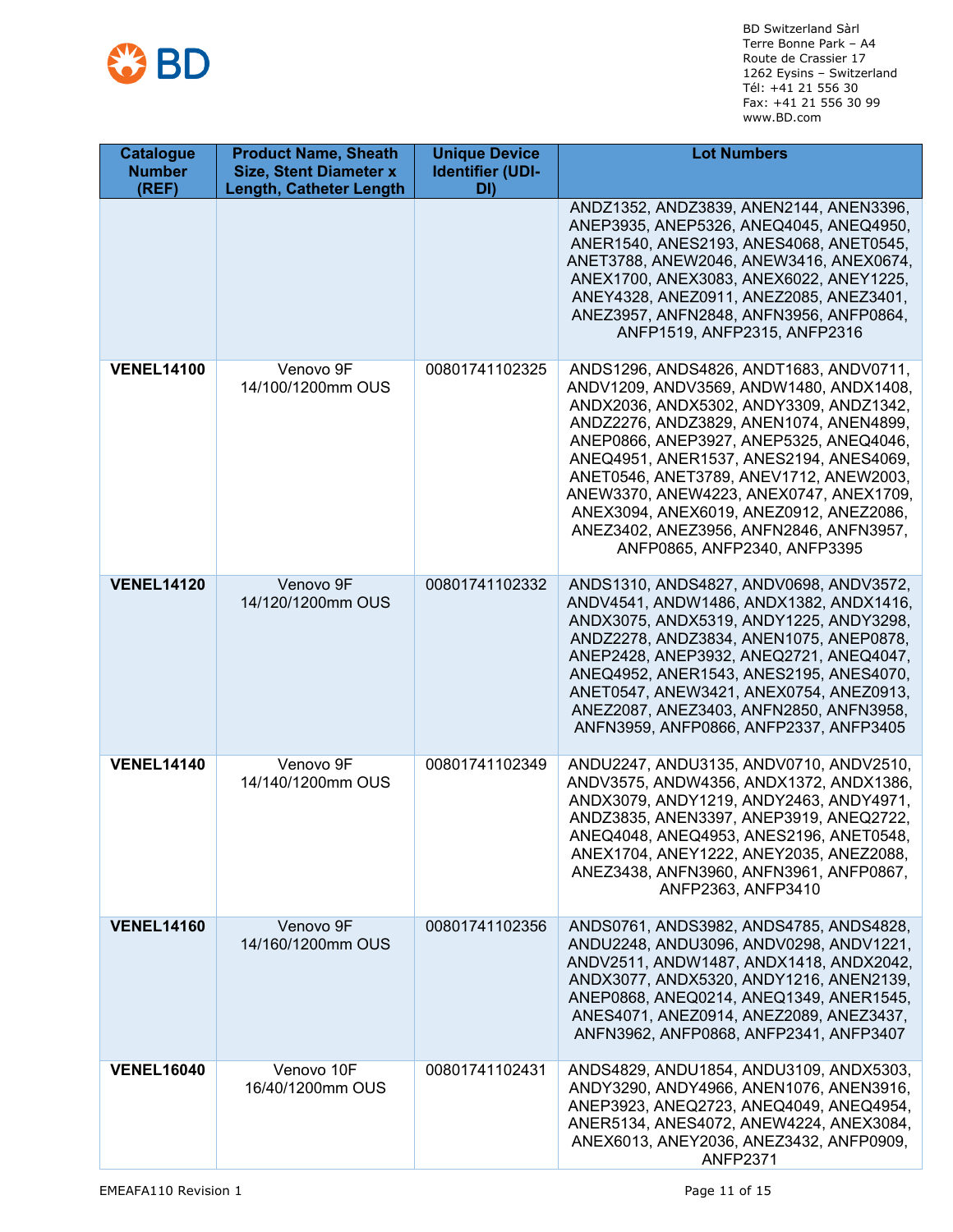

| <b>Catalogue</b><br><b>Number</b><br>(REF) | <b>Product Name, Sheath</b><br><b>Size, Stent Diameter x</b><br><b>Length, Catheter Length</b> | <b>Unique Device</b><br><b>Identifier (UDI-</b><br>DI) | <b>Lot Numbers</b>                                                                                                                                                                                                                                                                                                                                                                                                                                            |
|--------------------------------------------|------------------------------------------------------------------------------------------------|--------------------------------------------------------|---------------------------------------------------------------------------------------------------------------------------------------------------------------------------------------------------------------------------------------------------------------------------------------------------------------------------------------------------------------------------------------------------------------------------------------------------------------|
|                                            |                                                                                                |                                                        |                                                                                                                                                                                                                                                                                                                                                                                                                                                               |
| <b>VENEL16060</b>                          | Venovo 10F<br>16/60/1200mm OUS                                                                 | 00801741102448                                         | ANDS4830, ANDT1060, ANDT1682, ANDU3122,<br>ANDU4071, ANDV0703, ANDW4373, ANDX1375,<br>ANDX1407, ANDX2422, ANDX3066, ANDX5321,<br>ANDY1227, ANDZ1336, ANDZ2305, ANEN1077,<br>ANEN2141, ANEN4898, ANEP0855, ANEP2413,<br>ANEQ4050, ANEQ4955, ANER0473, ANER1518,<br>ANES2197, ANES4073, ANET0549, ANEW4225,<br>ANEX0675, ANEX1701, ANEX3085, ANEY2028,<br>ANEZ0915, ANEZ2090, ANEZ3404, ANFN1436,<br>ANFN2786, ANFP0869, ANFP2326                               |
| <b>VENEL16080</b>                          | Venovo 10F<br>16/80/1200mm OUS                                                                 | 00801741102455                                         | ANDU1111, ANDU3136, ANDV0286, ANDV0707,<br>ANDV2514, ANDW4390, ANDX1417, ANDX2784,<br>ANDX3076, ANDX5379, ANDY1235, ANDY2457,<br>ANDY4959, ANDZ1346, ANDZ2285, ANDZ3840,<br>ANEN3403, ANEN4900, ANEP0864, ANEP3566,<br>ANEP3941, ANEQ4051, ANEQ4956, ANER1544,<br>ANES2198, ANES4074, ANET0550, ANET3790,<br>ANEW3371, ANEW4226, ANEX0676, ANEX3086,<br>ANEX4717, ANEX6014, ANEY1226, ANEY4327,<br>ANEZ3405, ANFN1437, ANFN3963, ANFP0870,<br><b>ANFP2338</b> |
| <b>VENEL16100</b>                          | Venovo 10F<br>16/100/1200mm OUS                                                                | 00801741102462                                         | ANDS1323, ANDS2480, ANDS4831, ANDT1229,<br>ANDV0691, ANDX0750, ANDX1387, ANDX1422,<br>ANDX2043, ANDX3080, ANDX5329, ANDX5359,<br>ANDY1217, ANDY4975, ANDZ1353, ANEN4892,<br>ANEP2427, ANEQ2724, ANEQ4052, ANEQ4957,<br>ANER1519, ANES2199, ANES4075, ANET0551,<br>ANEX1706, ANEX3087, ANEX6024, ANEY1227,<br>ANEY4329, ANEZ3406, ANFN1438, ANFN2851,<br>ANFN3964, ANFP0871, ANFP2327                                                                          |
| <b>VENEL16120</b>                          | Venovo 10F<br>16/120/1200mm OUS                                                                | 00801741102479                                         | ANDS0759, ANDS4832, ANDT2447, ANDV0263,<br>ANDV0712, ANDV1232, ANDV2516, ANDW4409,<br>ANDX1381, ANDX1415, ANDX2040, ANDX3073,<br>ANDX5312, ANDY1223, ANDY4961, ANEN1063,<br>ANEN4881, ANEP0865, ANEP2414, ANEQ1350,<br>ANEQ2725, ANEQ4053, ANEQ4958, ANER1541,<br>ANES2200, ANES4076, ANET0552, ANEW3420,<br>ANEX0753, ANEX1711, ANEZ2091, ANEZ3407,<br>ANFN3965, ANFP0872, ANFP2348                                                                          |
| <b>VENEL16140</b>                          | Venovo 10F<br>16/140/1200mm OUS                                                                | 00801741102486                                         | ANDS1270, ANDS4833, ANDT2448, ANDU3083,<br>ANDV1246, ANDX1379, ANDX2030, ANDX3069,<br>ANDX5354, ANDY1214, ANEN3404, ANEP2436,<br>ANEQ4054, ANES2201, ANEW3415, ANFN3966,<br>ANFP0873, ANFP2350                                                                                                                                                                                                                                                                |
| <b>VENEL16160</b>                          | Venovo 10F<br>16/160/1200mm OUS                                                                | 00801741102493                                         | ANDS1284, ANDS2450, ANDS4786, ANDS4834,<br>ANDT4133, ANDV0688, ANDV3574, ANDV4544,<br>ANDW1488, ANDX0764, ANDX1370, ANDX1385,<br>ANDX1421, ANDX5358, ANDY1228, ANEQ4055,                                                                                                                                                                                                                                                                                      |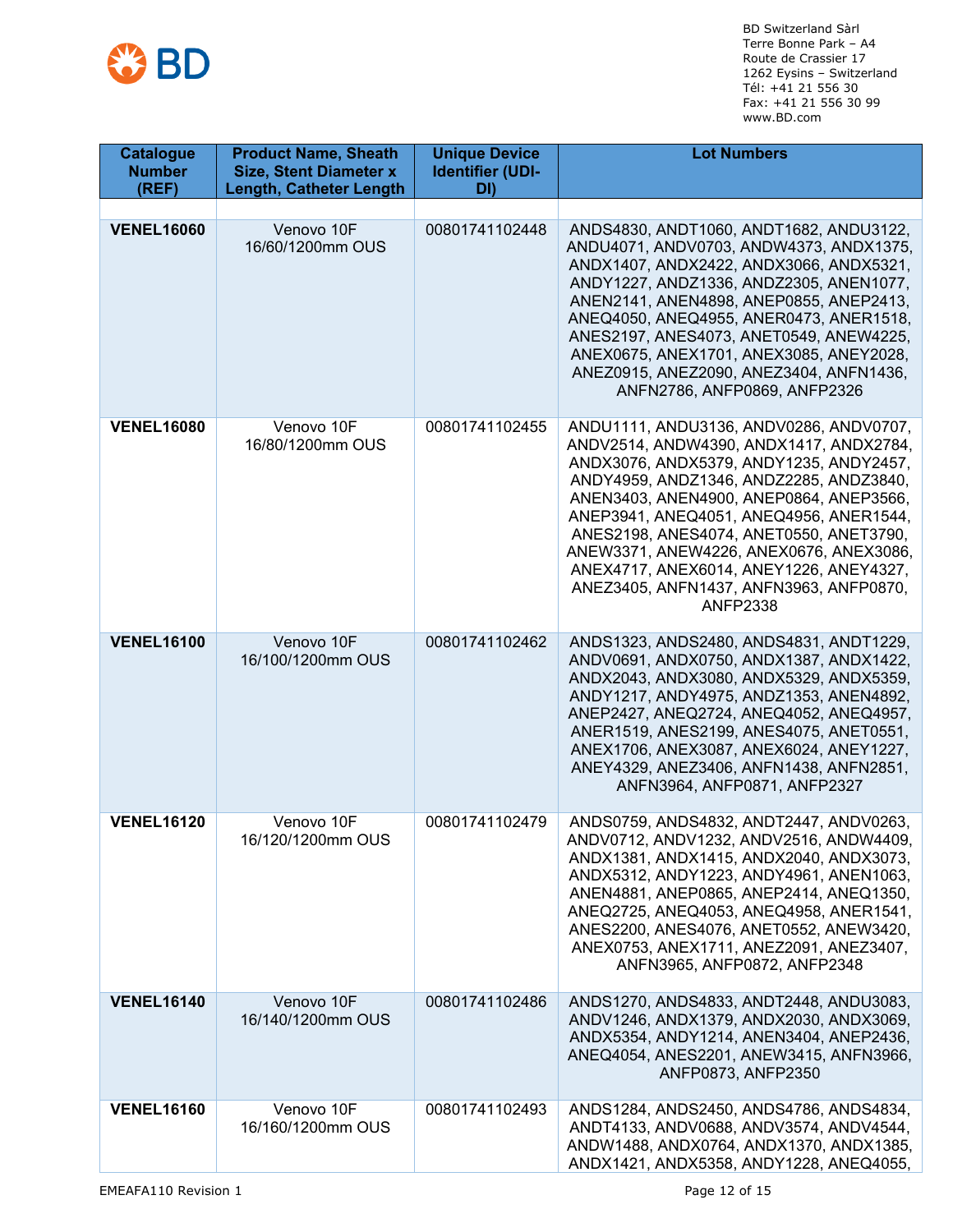

| <b>Catalogue</b><br><b>Number</b><br>(REF) | <b>Product Name, Sheath</b><br><b>Size, Stent Diameter x</b><br><b>Length, Catheter Length</b> | <b>Unique Device</b><br><b>Identifier (UDI-</b><br>DI) | <b>Lot Numbers</b>                                                                                                                                                                                                                                                                                                                        |
|--------------------------------------------|------------------------------------------------------------------------------------------------|--------------------------------------------------------|-------------------------------------------------------------------------------------------------------------------------------------------------------------------------------------------------------------------------------------------------------------------------------------------------------------------------------------------|
|                                            |                                                                                                |                                                        | ANES2202, ANEX0677, ANEZ0916, ANEZ2092,<br>ANEZ3408, ANFN3967, ANFP2372, ANFP3409                                                                                                                                                                                                                                                         |
| <b>VENEL18040</b>                          | Venovo 10F<br>18/40/1200mm OUS                                                                 | 00801741102578                                         | ANDS1297, ANDS4835, ANDX1414, ANDX5356,<br>ANDZ1340, ANEN1078, ANEN4872, ANEP5320,<br>ANEQ2726, ANEQ4056, ANES2203, ANEU0742,<br>ANEW3372, ANEX4718, ANEZ0917, ANFN3968,<br><b>ANFP2351</b>                                                                                                                                               |
| <b>VENEL18060</b>                          | Venovo 10F<br>18/60/1200mm OUS                                                                 | 00801741102585                                         | ANDS0755, ANDS4780, ANDT1230, ANDU3097,<br>ANDV0264, ANDV0704, ANDV2512, ANDV4539,<br>ANDW4342, ANDX1377, ANDX1409, ANDX5367,<br>ANDY3297, ANDZ1337, ANEN2148, ANEN4893,<br>ANEQ1351, ANEQ4057, ANEQ4959, ANES1036,<br>ANES2204, ANET3791, ANEU3304, ANEW3419,<br>ANEX3088, ANEX6158, ANEY2029, ANEZ3434,<br>ANFP0874, ANFP2373           |
| <b>VENEL18080</b>                          | Venovo 10F<br>18/80/1200mm OUS                                                                 | 00801741102592                                         | ANDS1308, ANDS4836, ANDV0299, ANDV0701,<br>ANDV3573, ANDV4542, ANDW4358, ANDX1384,<br>ANDX1420, ANDX3078, ANDX5381, ANDY1236,<br>ANDZ1347, ANDZ2293, ANEN2146, ANEN4873,<br>ANEP2423, ANEQ4058, ANER1520, ANER5166,<br>ANES2205, ANES4077, ANET0553, ANEV1713,<br>ANEW3373, ANEW4227, ANEX0748, ANEX3097,<br>ANEX6016, ANFP0875, ANFP2328 |
| <b>VENEL18100</b>                          | Venovo 10F<br>18/100/1200mm OUS                                                                | 00801741102608                                         | ANDU1109, ANDV0692, ANDV3570, ANDW4375,<br>ANDX1378, ANDX5304, ANDX5387, ANEN2151,<br>ANEN3380, ANEN4888, ANEP3920, ANEQ4059,<br>ANER4198, ANES1037, ANES4078, ANET3792,<br>ANEW2045, ANEW3414, ANEX6021, ANFN1439,<br>ANFP0876, ANFP2374                                                                                                 |
| <b>VENEL18120</b>                          | Venovo 10F<br>18/120/1200mm OUS                                                                | 00801741102967                                         | ANDS2460, ANDS4837, ANDV1257, ANDW4392,<br>ANDX5317, ANDY2467, ANDY3286, ANDZ1328,<br>ANEP5318, ANEQ2727, ANEQ4060, ANES1038,<br>ANES4079, ANET0554, ANEW3413, ANEX6020,<br>ANEZ3435, ANFN3969, ANFP0910, ANFQ1011                                                                                                                        |
| <b>VENEL18140</b>                          | Venovo 10F<br>18/140/1200mm OUS                                                                | 00801741102974                                         | ANDS4779, ANDS4838, ANDV0686, ANDW1482,<br>ANDW4410, ANDX1376, ANEP5319, ANEQ2728,<br>ANES2206, ANES4080, ANFN3970, ANFP2352                                                                                                                                                                                                              |
| <b>VENEL18160</b>                          | Venovo 10F<br>18/160/1200mm OUS                                                                | 00801741102981                                         | ANDS3978, ANDS4782, ANDV0705, ANDW1484,<br>ANDW4344, ANDX1410, ANDX5377, ANER5150,<br>ANES4081, ANEX0750, ANEX1710, ANEX3095,<br>ANFN1440, ANFN3971, ANFP2375                                                                                                                                                                             |
| <b>VENEL20040</b>                          | Venovo 10F<br>20/40/1200mm OUS                                                                 | 00801741103063                                         | ANDS1028, ANDU3353, ANDX5313, ANDX6355,<br>ANDZ1343, ANDZ2300, ANET1858, ANET1859,<br>ANEW3374, ANEX6017, ANEZ3439, ANFP2353                                                                                                                                                                                                              |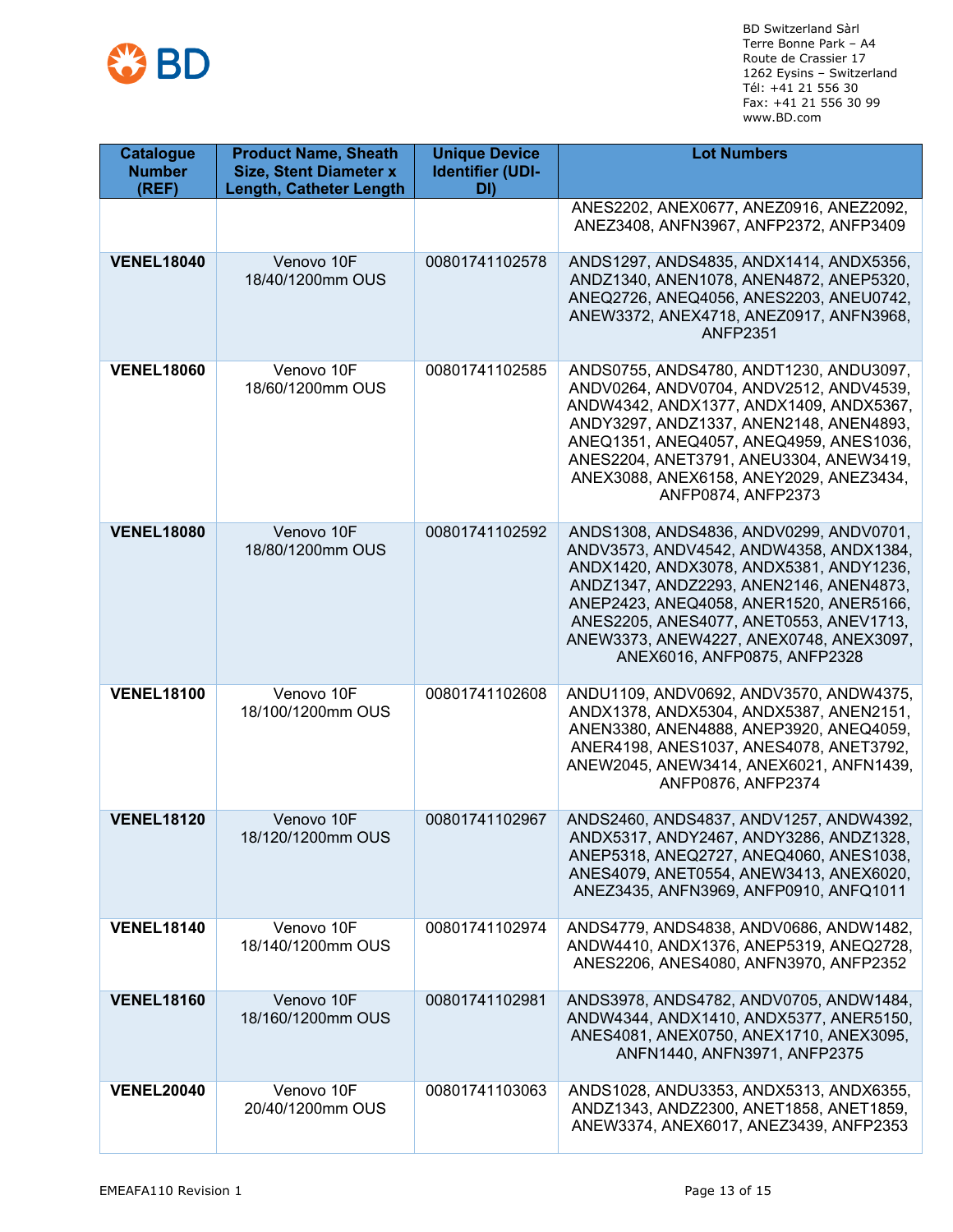

| <b>Catalogue</b><br><b>Number</b><br>(REF) | <b>Product Name, Sheath</b><br><b>Size, Stent Diameter x</b><br><b>Length, Catheter Length</b> | <b>Unique Device</b><br><b>Identifier (UDI-</b><br>DI) | <b>Lot Numbers</b>                                                                                                                                                                                                                                                                             |
|--------------------------------------------|------------------------------------------------------------------------------------------------|--------------------------------------------------------|------------------------------------------------------------------------------------------------------------------------------------------------------------------------------------------------------------------------------------------------------------------------------------------------|
| <b>VENEL20060</b>                          | Venovo 10F<br>20/60/1200mm OUS                                                                 | 00801741103070                                         | ANDS1324, ANDT2896, ANDU1112, ANDV0699,<br>ANDX1383, ANDX1419, ANDX5369, ANDY4967,<br>ANDZ2295, ANEN3395, ANEP5327, ANEQ1352,<br>ANEQ4061, ANER1521, ANER5119, ANES4082,<br>ANEW3417, ANEX0755, ANEX3096, ANEZ3409,<br><b>ANFP2321</b>                                                         |
| <b>VENEL20080</b>                          | Venovo 10F<br>20/80/1200mm OUS                                                                 | 00801741103087                                         | ANDS0758, ANDT4132, ANDU4060, ANDV0693,<br>ANDV1210, ANDX1413, ANDX5355, ANDY3293,<br>ANDZ2298, ANEN3406, ANEP0859, ANEP3922,<br>ANEQ4062, ANER1522, ANER2793, ANER5135,<br>ANES1039, ANES4083, ANET3793, ANEU3274,<br>ANEX1703, ANEX4719, ANEY2030, ANEZ0918,<br>ANEZ2093, ANEZ3426, ANFP2322 |
| <b>VENEL20100</b>                          | Venovo 10F<br>20/100/1200mm OUS                                                                | 00801741103094                                         | ANDS1271, ANDV4531, ANDW4359, ANDX1411,<br>ANDX5310, ANDY2459, ANDY3302, ANDZ2306,<br>ANEN3382, ANEP3929, ANEP5333, ANEQ2729,<br>ANER1523, ANER5151, ANES4084, ANEW3375,<br>ANEZ0919, ANFN1441, ANFP2323, ANFP3398                                                                             |
| <b>VENEL20120</b>                          | Venovo 10F<br>20/120/1200mm OUS                                                                | 00801741103100                                         | ANDS1285, ANDT1231, ANDV0689, ANDW4376,<br>ANDX5357, ANDY3306, ANDZ2309, ANEP0851,<br>ANEP5322, ANEQ4063, ANER0474, ANER1524,<br>ANES1040, ANEZ2094, ANEZ3436, ANFP2324                                                                                                                        |
| <b>VENEL20140</b>                          | Venovo 10F<br>20/140/1200mm OUS                                                                | 00801741103117                                         | ANDS2469, ANDW4393, ANDX5378, ANES2207                                                                                                                                                                                                                                                         |
| <b>VENEL20160</b>                          | Venovo 10F<br>20/160/1200mm OUS                                                                | 00801741103124                                         | ANDS2481, ANDT1222, ANDU1110, ANDU1866,<br>ANDX1369, ANDY3295, ANDZ1335, ANEN3386,<br>ANEP0863, ANEP2418, ANEQ4064, ANEQ4960,<br>ANES1041, ANES4085, ANEW3376, ANEW4228,<br>ANEX0678, ANEX1698, ANEZ0920, ANFP0877,<br>ANFP2376, ANFP3406                                                      |